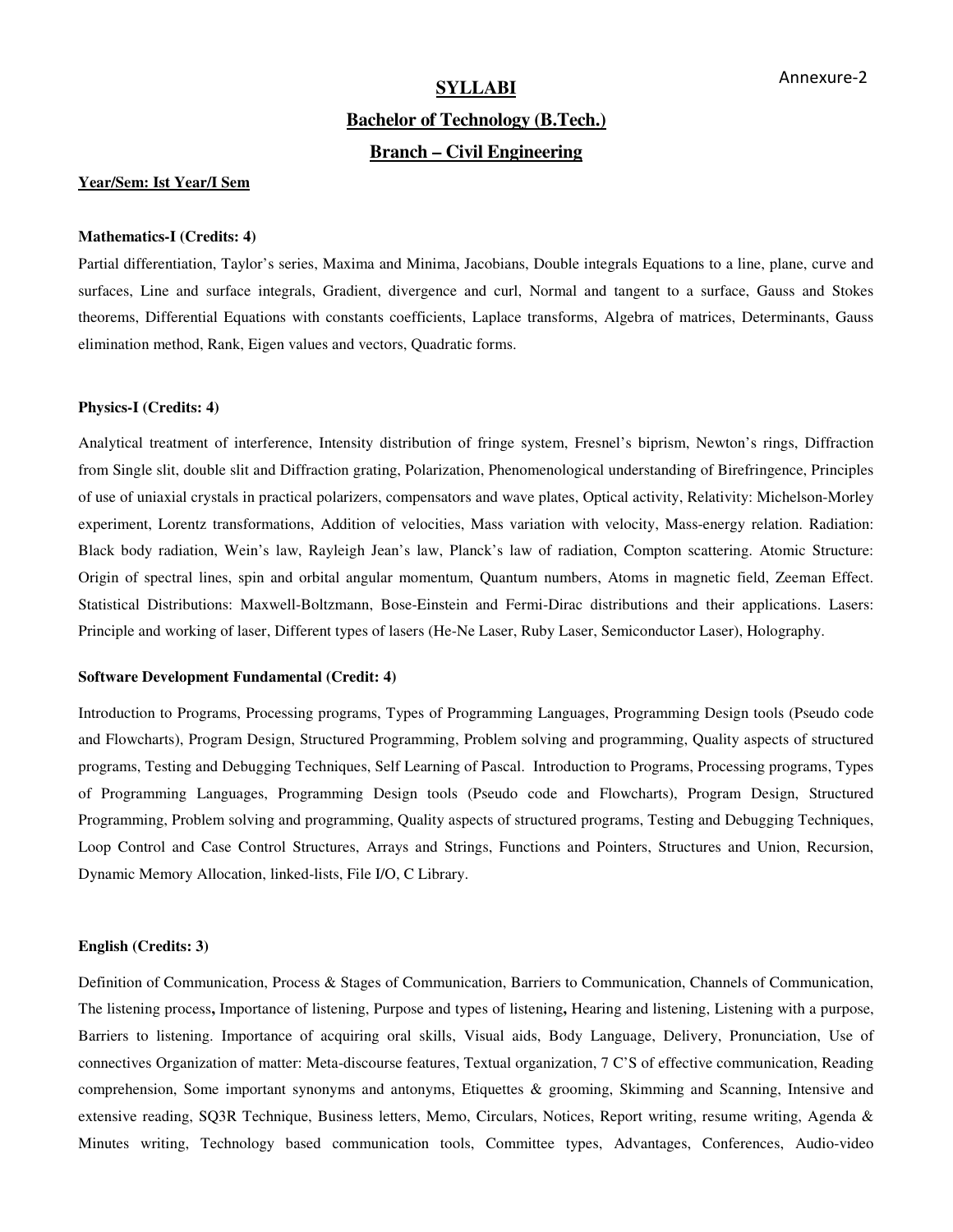conferencing, Barriers and overcoming negative impact, Speech Preparation, Tips for successful job interview, Do's and dont's while appearing for interview, Mock interview, Some interview questions, Telephonic interview tips, Resume writing.

# **Physics Lab-I (Credits: 1)**

# **Experiments List-**

- 1. To study the variation of magnetic field along the axis of Helmholtz Galvanometer and to determine its reduction factor. [set-up no.1 & 11]
- 2. To determine the specific rotation of cane sugar solution using Biquartz polarimeter. [set-up no.2 & 12]
- 3. To observe Newton's rings and to determine the wavelength of sodium light [Set-up no. 3 & 13]
- 4. To determine the wavelengths of spectral lines Red, Green and Violet of mercury using plane transmission grating. [set-up no.4 & 14]
- 5. To study the presence of energy levels in an atom by Franck-Hertz Experiment.[set-up no. 5 & 15]
- 6. To determine the resistance per unit length of a Carey Foster's bridge and to obtain the specific resistance of a given wire. [set-up no.6  $& 16$ ]
- 7. To determine the Planck's constant using solar cell. [set-up no. 7 & 17]
- 8. To determine the wavelength of sodium light with the help of Fresnels biprism.[set-up no. 8 & 18]
- 9. To draw hysteresis loop of a ferromagnetic material & calculate its retentivity and coercivity.[set-up no.9 & 19]
- 10. To study ultrasonic waves in aluminium and to obtain Young's modulus for it. [set-up no. 10 & 20]

### **Workshop Lab (Credits: 1.5)**

# **List of Experiments**

- 1. To study about various tools and equipments used in carpentry shop.
- 2. To make a cross lap joint as per given specification
- 3. To study about various tools used in foundry shop.
- 4. To prepare a green sand mould with the help of a given pattern.
- 5. To perform permeability test on sand mould.
- 6. To study various machine tools such as lathe, milling, shaper, drilling, grinding, EDM drill and cutting tools used by them.
- 7. To perform straight turning, step turning and taper turning operations on lathe machine
- 8. To perform threading operation on the lathe machine
- 9. To study about various tools used in fitting shop.
- 10. To make a fitting job as per given drawing.
- 11. To study various types of welding processes available in the workshop such as arc welding, gas welding and resistance welding.
- 12. To prepare a welded joint by using arc welding.
- 13. To prepare a welded joint by using Resistance Spot welding
- 14. To prepare a welded joint by using gas welding.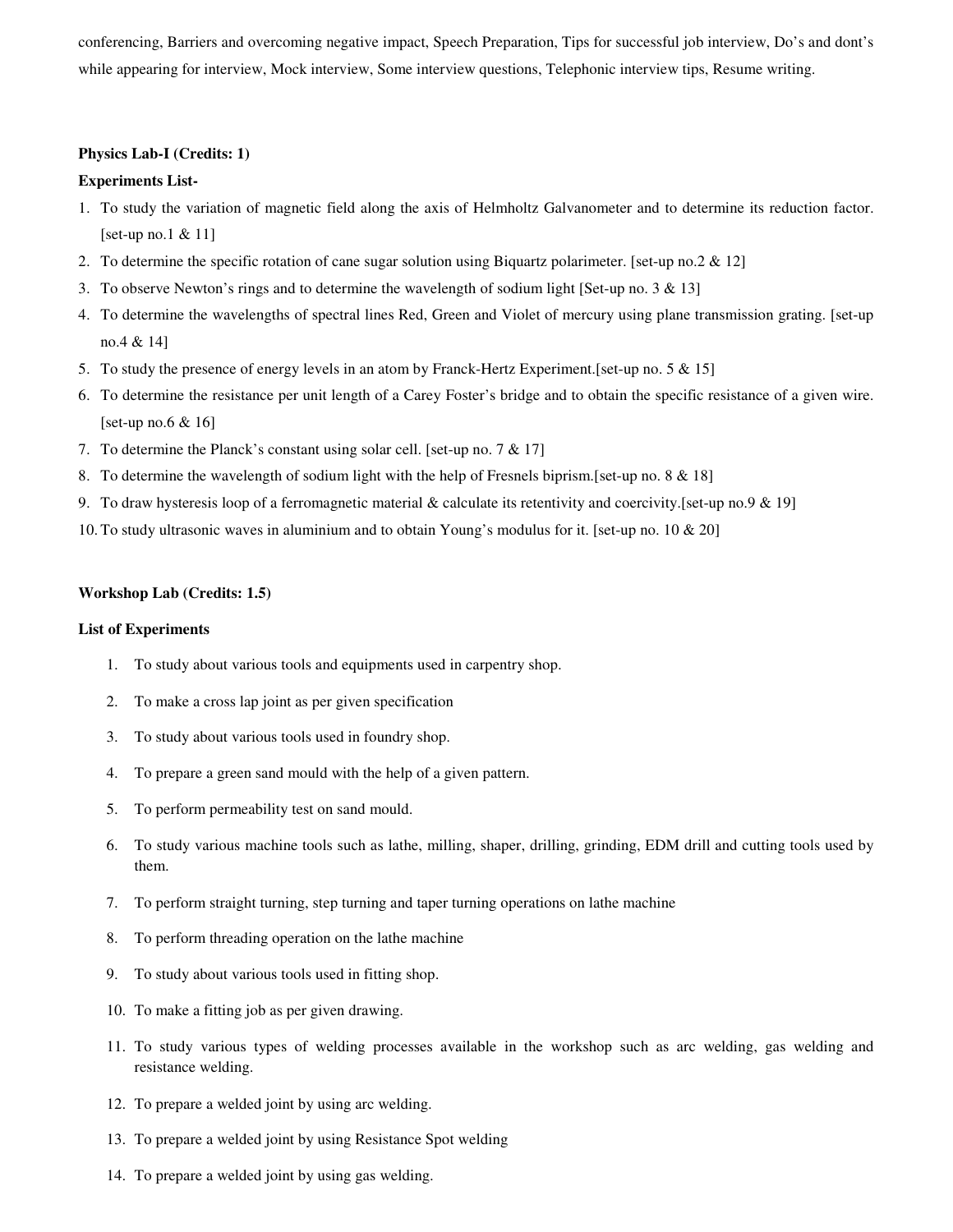# **Software Development Fundamental Lab (Credit: 2)**

Initial exercises on MS office, Familiarity with Microsoft word, Familiarity with Microsoft power point, Familiarity with Microsoft excels, Pattern generating problems, Loop Control and Case Control Structures, Arrays and Strings, Functions and Pointers, Structures and Union, Recursion, Dynamic Memory Allocation, linked-lists, File I/O, C Library.

# **Year/Sem: Ist Year/II Sem**

#### **Mathematics-II (Credits: 4)**

Second order linear differential equations, Convergence of series, convergence tests, solution in series, Bessel's and Legendre functions, Chebyshevp~omials and orthogonality, Second order partial differential equations and classification, one dimensional, Wave and diffusion equations with their applications, Functions of complex variable, analytical functions and Cauchy-Riemann, Equations.Conformal mapping, Poles and singularities, complex integration, Taylor's and Laurent's series, Cauchy residue theorem, contour integration and their application.

#### **Chemistry (Credits: 4)**

Atomic Structure and Chemical Bonding: ionic bond, covalent bond, ionic crystals, covalent compound, diamond, graphite, VBT, VSEPER, MOT. Thermodynamics: 1<sup>st</sup> law, 2<sup>nd</sup> law, 3rd law, entropy, enthalpy. Electrochemistry: Electrochemical cell, Galvanic cell and concentration cells, equilibrium potential, corrosion and protections of corrosion. Solid State: types and properties, Bravais lattices, common crystal structures, atomic packing factor and density, Miller indices, XRD, defects. Liquid: properties, viscosity, surface tension. Gaseous State: gas law, ideal gas, real gas, Van der Waals equation. Fuel: classification, HCV, LCV, Bomb Calorimeter, renewable and non-renewable fuels. Metal and alloys: properties, metallurgy, other alloy, steels and its applications. Ceramics and Polymer: clays, silica, feldspars, method for fabrication of ceramic ware, bio-degradable polymers and their utility. Coordination Chemistry: Werner's theory, CFT, Chemical Kinetics:  $1<sup>st</sup>$ ,  $2<sup>nd</sup>$  and zero Order, molecularity. Environmental Chemistry: water and its treatment, MSW. Green Chemistry: biogas, biomass, bio-ethanol, energy crops, waste to wealth. Organic Chemistry: Alkane, Alkene, Alkyne.

#### **Applied Mechanics (Credits: 4)**

Introduction and application of Equivalent force system and equations of equilibrium. Basic concept of force - couple system, planar force system, parallel force system, general force system Analysis of pin jointed frames, method of joints, sections and tension coefficient, Graphical method, Friction and its application. Kinematics of particle and rigid body, Dynamics of particle and rigid body, Virtual work, Impulse and Momentum, Centroid & center of gravity, Moment of inertia Mechanical Vibrations: Introduction, Equations of motion for single degree of freedom system, free and forced vibrations and damped vibrations. Compound springs with linear motion

#### **Electrical Circuit Analysis (Credits: 4)**

Introduction to circuit elements R, L, C and their characteristics, Different types of sources (like AC and DC, current and voltage, dependent and independent), KCL and KVL, Node and Loop analysis, Star and Delta conversion, Thevenin's and Norton's theorem, Superposition, Reciprocity, Maximum Power Transfer, Graph Theory, Tree and links, planar networks, Ideal opamp as a circuit element, AC waveform analysis frequency, phase, amplitude, peak, RMS and average value of ac waveform.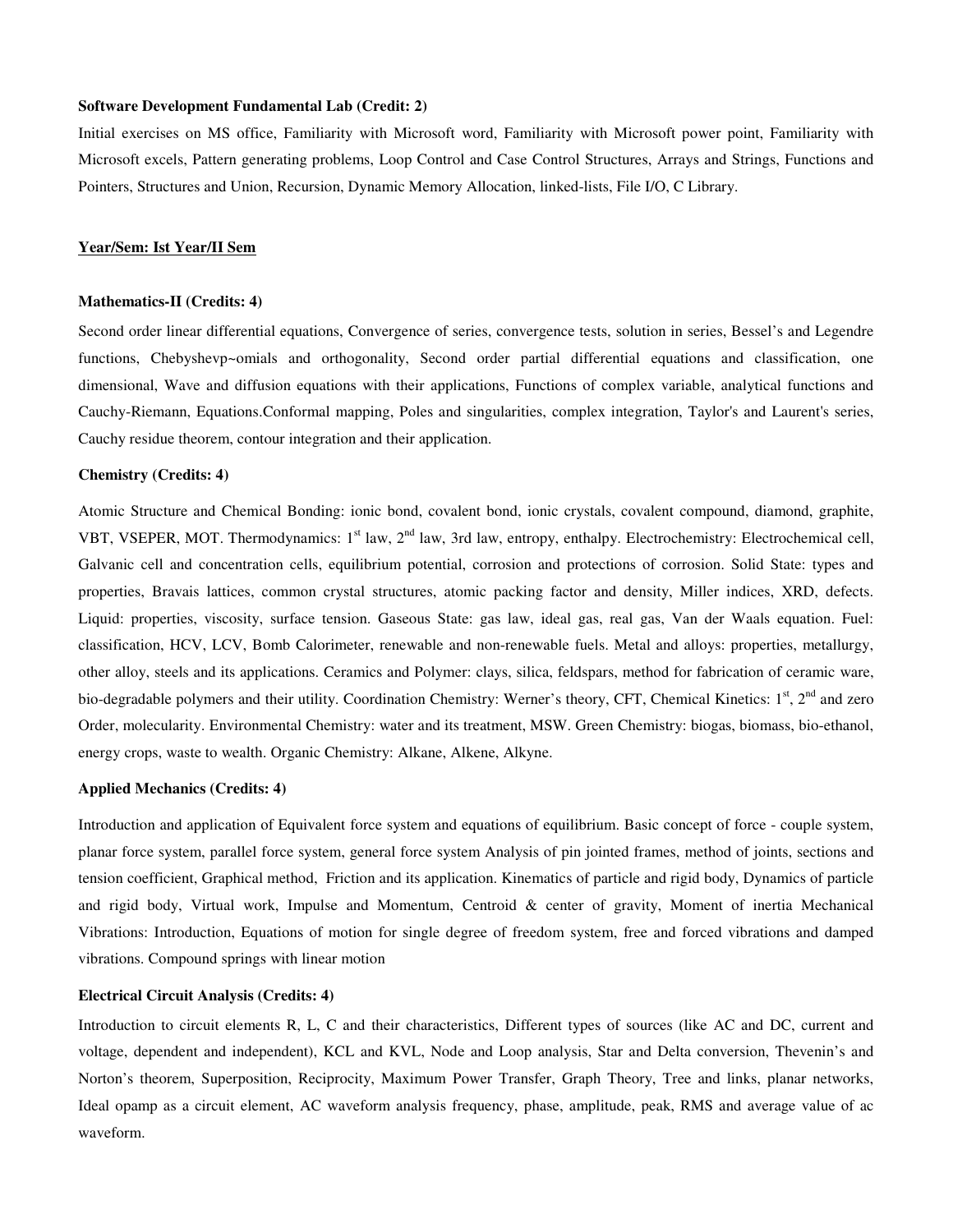Single phase ac circuit analysis containing R, L and C, and their combinations, Concepts of impedance, power, active, reactive and apparent power and power factor, Series and parallel resonance, bandwidth and quality factor, Concept of 3-phase ac circuits, star and delta connections, Frequency domain analysis – Laplace transform solution of Integral differential equations, Forced and natural responses, Transient analysis, Concept of two-port Network, Z, Y, transmission (ABCD) and Hybrid parameter, Introduction to electrical filters and transmission line.

# **Chemistry Lab (Credits: 1)**

# **List of Experiment in Chemistry:**

- 1. To prepare the standard solution of N/10 HCl by double titration method.
- 2. To determine the relative viscosity of given unknown liquid.
- 3. To determine the relative surface tension of given unknown liquid.
- 4. To determine the temporary, permanent and total hardness of given water samples.
- 5. Identify the element (N, S, Cl, Br, and I) in given organic compound.
- 6. To determine the pH and conductivity of given water samples.
- 7. To determine the chloride content in given water sample by argentometric titration method.
- 8. To determine the DO in given water sample by Winkler method.
- 9. To determine the HCV and LCV of given fuel by Bomb calorimeter.
- 10. To determine the function group of given organic compound.
- 11. To determine the flash point of given fuel.
- 12. To determine the inversion of sugar by polarimeter.

# **Applied Mechanics Lab (Credits: 1)**

# **List of Experiments:**

- 1. To find the Law of triangular of forces by gravensand's Apparatus.
- 2. To find the law of parallelogram of forces by gravensand's Apparatus
- 3. To verify the law of polygon of forces by gravensand's Apparatus
- 4. To verify Lami's theorem by Jib crane apparatus.
- 5. To find the forces in Jib crane apparatus.
- 6. To find coefficient of friction between two surfaces on a horizontal surface.
- 7. To find coefficient of friction between two surfaces on a inclined plane.
- 8. To verify support reaction by parallelogram force apparatus.
- 9. To find the forces in a member of a triangular truss.
- 10. To find the resultant of forces graphically.

# **Electrical Circuit Analysis Lab (Credits: 1)**

# **List of experiments-**

- 1. Simplify complex network using Thevenin theorem and verify it.
- 2. State Superposition Theorem and verify.
- 3. Perform and verify Maximum Power Transfer Theorem.
- 4. Perform Clipper Circuit.
- 5. Design Clamper Circuit.
- 6. Half wave rectifier with and without filter circuit.
- 7. Full wave rectifier with and without filter circuit.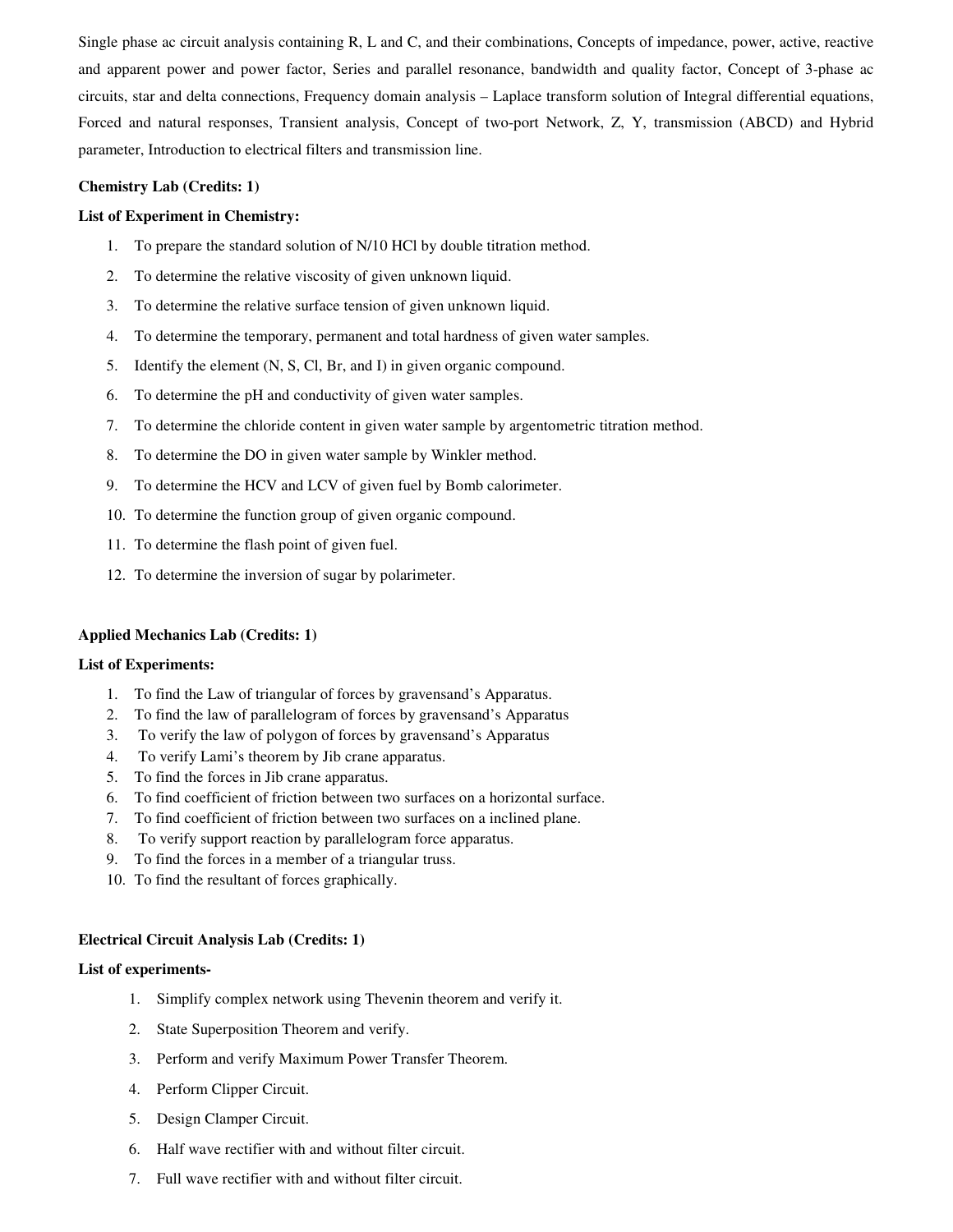- 8. Transistor as an Amplifier.
- 9. Implementation of logic gates
- 10. K-map and Boolean function simplification for efficient implementation of digital systems
- 11. Implementation of Binary Adders and Subtractor
- 12. Implementation of code converters (Gray-to-Binary & Binary-to-Gray)

# **Engineering Drawing & Design (Credits: 1.5)**

- 1. Study and construction of lines, lettering, dimensioning, plane scales and diagonal scales.
- 2. Study and construction of different methods used for the construction of conic curves.
- 3. Study and construction of geometrical construction.
- 4. Study and construction of cycloidal curves and involute helix etc.
- 5. Orthogonal projection of point in all possible position.
- 6. Study and construction of projection of line and its applications (inclined to both planes).
- 7. Study and construction of projection of planes (inclined to both planes).
- 8. Study and construction of projection of solids (right circular cone, prism, pyramid and cylinders).
- 9. Study and construction of true shape of sections.
- 10. Study and construction of oblique projection and development of surface.
- 11. Study and construction of isometric view using orthogonal projection on isometric scales.
- 12. Introduction to basic and editing command.
- 13. Introduction 2-D drafting.
- 14. Introduction surface modelling.
- 15. Introduction 3-D geometrical model.

# **Year/Sem: IInd Year/III Sem**

# **Managerial Economics (Credits: 3)**

Introduction to Managerial Economics & Macro-economic Concepts: Definition of Economics, Meaning & Scope of Managerial Economics, Micro & Macro Economics, Concept of economic profit, (Opportunity Cost), Concept of Presentvalue.Demand Analysis: Law of demand, Individual & market demand, Determinants of market demand, Marginal Utility theory, Elasticity of demand– Price, Income, Cross, Advertising Theory of Consumer choice using Indifference Curve analysis, Demand forecasting techniques, Delphi, Survey, Time series analysis. Production Theory and Analysis: Production with one variable, optimal employment of a factor of production, Cobb Douglas production function, Production with two variable inputs, Production Isoquants, Production Isocosts, Optimal employment of two inputs, the expansion path, Basics of Supply, Market Equilibrium. Cost Theory and Analysis: Cost concepts – Opportunity, Explicit, Marginal, Incremental and Sunk, Relation between Production & Cost, Short run cost function, Long run cost function, Special topics -Profit contribution analysis, - Break Even analysis, Operating Leverage. Pricing under Different Market Structures: Perfect Competition - Determination of Price output relationship in short run, long run, Monopoly Determination of Price output relationship in short run & long run, Price discrimination, Monopolistic Competition-Determination of Price output relationship in short run & long run, Product Differentiation,Oligopoly- Types, Determination of Price output relationship, Kinky demand curve {Stickiness of Price}, Price leadership model

**Mechanics of Solids (Credits: 4)**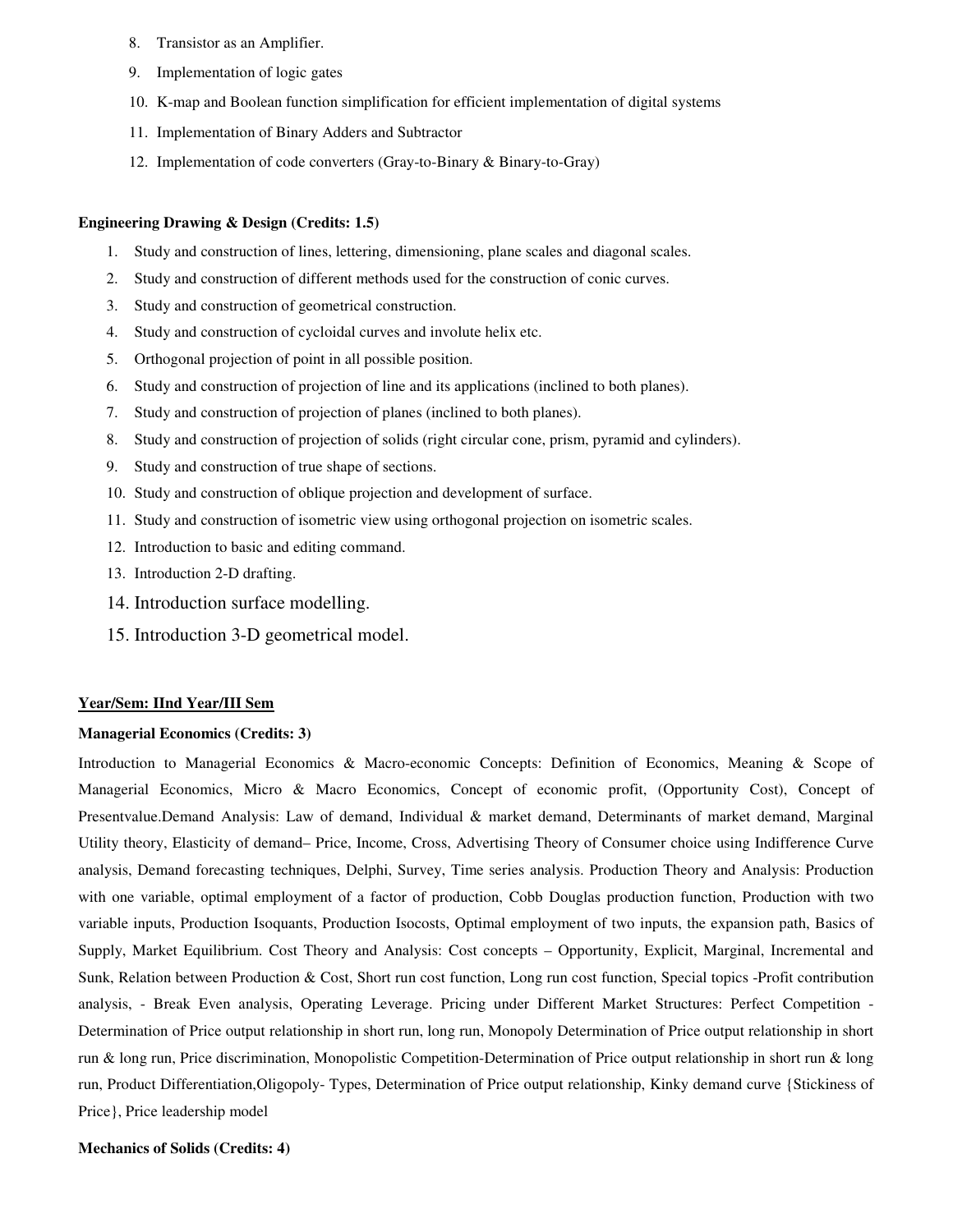Simple stresses and strains: Stress-strain relationships, elastic constants and their relationships, temperature stresses. Analysis of axially loaded members: Bars of uniform, varying and tapering cross sections, composite bars. Complex Stresses: Stresses on inclined planes, principal stresses and strains, Mohr's circle of stresses, theories of elastic failure. Simple theory of bending, bending and shear stress distributions in beams Bending moment and shear force diagrams, relationships between loads, shear force and bending moment. Slope and deflection of beams: Differential equation of the deflection curve, double integration method, Macaulay's method, moment areamethod and conjugate beammethod.

# **Mechanics of Fluid (Credits: 3)**

Introduction; Definition, Types of fluid, Properties of fluid, Fluid pressure on curved & plane surfaces, Pressure measurement, Stability of floating bodies. Kinematics of fluid flow; steady & unsteady, uniform & non-uniform, rotational &irrtotational, Laminar& turbulent flow, Continuity equations for 1-D & 2-D flows, Flow-nets. Dynamics of fluid flow; Euler's equation, Bernoulli's equation; Venturi-meter, Pitot-tube, Orifice-meter, Notches & Weirs, Mouthpieces, Impulse-momentum equation, Dimensional analysis &modelingcriteria. Boundary Layer Theory; Elements of boundary layer theory, Drag & lift Airfoil theory. Analysis of pipe flow; Laminar & Turbulent flow through pipes & velocity distribution, Darcy Weisbach's equation, Losses in pipe sections, branching of pipes

#### **Geotechnical Engineering (Credits: 3)**

Introduction to Geo-technical problems in Civil Engineering, complexity of soil nature, Soil types and formation, regional soil deposit of India; Solids-water-air relationships and index properties of soils, Soil identification and B.I.S. classification; Flow through soils, permeability, capillarity, design of protective filters, and principle of effective stresses; Soil compaction and field control, Stress distribution in soil due to applied surface loads; Compressibility and one dimensional consolidation characteristics of soils; Shear strength of soil; Earth pressure theories for retaining walls, Stability of Slopes.

#### **Surveying (Credits: 3)**

Basic surveying types, Compass surveying, Leveling, Differential leveling, Reciprocal leveling, Contouring, Theodolite; Measurement of horizontal & vertical angles. Traverse Surveying. Plane Table Surveying; Tachometric Surveying, Curves: Simple circular, Compound, Reverse & Transition curves, setting out of the curves.

Photographic Surveying: Principles, Aerial photography. Aerial Camera, Scale of Vertical Photograph, Computation of Length of Line Between Points of Different Elevations, Relief Displacement, Flight Planning for Aerial Photography,

Introduction to Remote Sensing, Idealized Remote Sensing, Basic Principles of Remote Sensing,

Special instruments: Telemeter, Altimeter, Electronic Theodolites, The Geodimeter, The Tellurometer, Total Station. Introduction to Drone Survey.

#### **Building Materials & Construction (Credits: 3)**

Conventional Building Materials: Building Materials: Bricks, stones, timber, cement, concrete, steel , glass, plastics, P.V.C., paint, Varnish, Adhesive material, Material from industrial wastes,

Modern Building Materials: Composite Material, Ceramics, Phospogypsum panels, bamboo mat board, Red mud polymer jute composites, Dry Wall Panel System.

Building Construction: Classification of buildings, Brick masonry, stone masonry, Types of walls, partition and cavity walls Pre-fabricated construction. Plastering and pointing. Types of roofs and roof covering, treatment for water proofing, Types of floors, foundations. Damp proofing materials and techniques, Doors and windows: sizes and locations, proportions, Stair and staircases, Shuttering, scaffolding and centering, Recommendation of NBC and Building by laws Concrete repair, Formwork designing. Modern curing techniques, Introduction to Building Information Model (BIM), Detailing of electrical and plumbing facilities. GRAHA Rating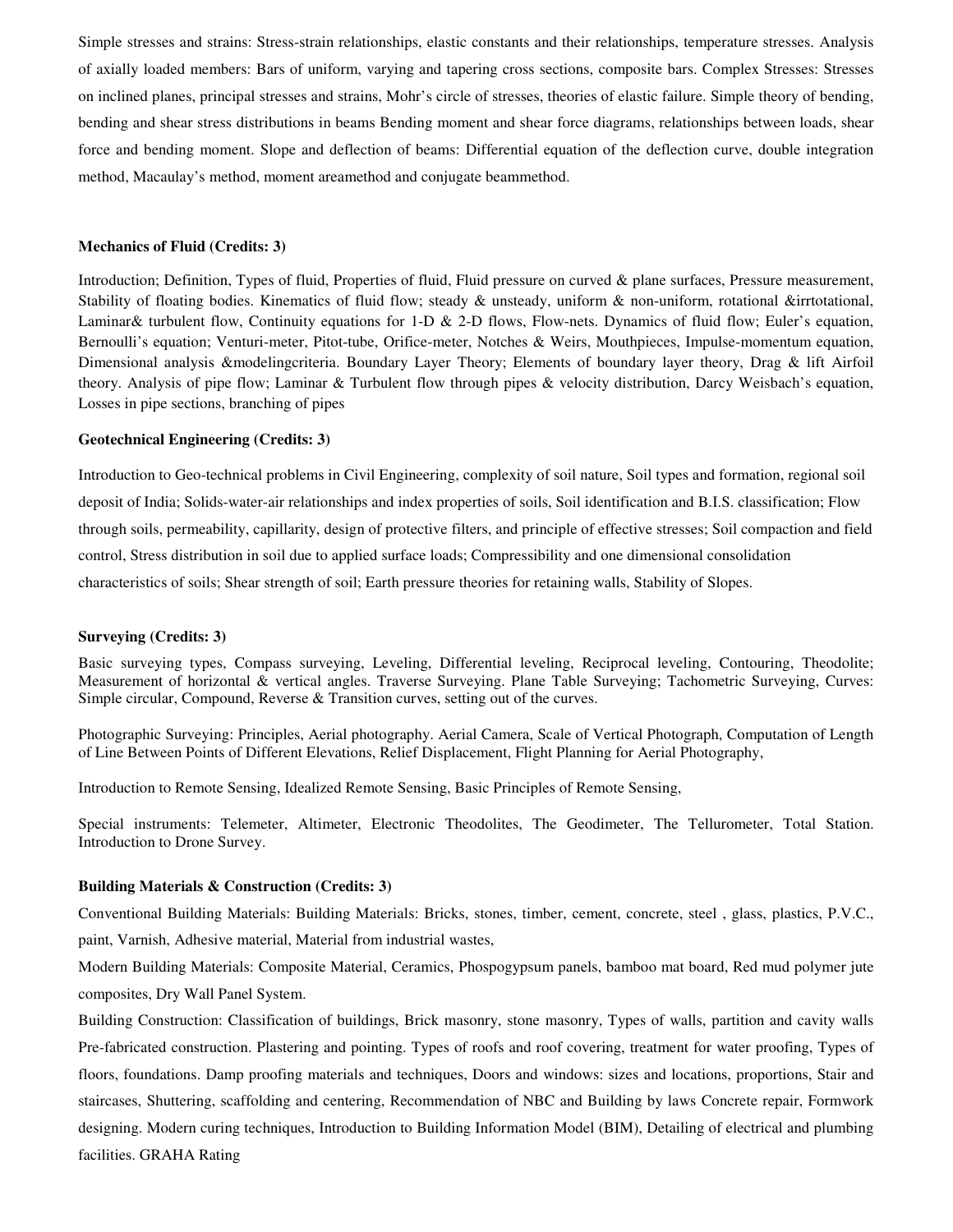Construction methods: Precast Flat Panel System, 3d Volumetric Construction, Precast Foundations .Fabrication Of Pre Cast Components,

# **Building Material Lab (Credits: 1)**

# **List of Experiments:**

- 1. Determination of water absorption and efflorescence of brick.
- 2. Determination of compressive strength of brick.
- 3. To determine the quantity of water for cement paste for normal consistency, initial and final setting time of cement
- 4. To determine the fineness, specific gravity and unit weight of cement
- 5. To determine fineness modulus of fine and coarse aggregate
- 6. To determine the percentage bulking of fine aggregate
- 7. To determine compressive strength of nominal mix concrete of a given grade
- 8. To determine the workability of concrete by various methods
- 9. To determine the split tensile strength of concrete of given mix proportions
- 10. To determine soundness of given cement by Le-Chatelier method
- 11. Effect of water cement ratio on strength of concrete
- 12. Concrete mix design

# **Surveying Lab (Credits: 1)**

# **List of Experiments:**

- 1. Chain survey
- 2. Compass survey
- 3. Plane table survey
- 4. Simple leveling
- 5. Profile leveling
- 6. Longitudinal& Cross section
- 7. Contouring
- 8. Theodolite
- 9. Tachometry
- 10. Areas & Volumes
- 11. Traversing
- 12. Trigonometric leveling.
- 13. Total station

# **Mechanics of Fluid Lab (Credits: 1)**

# **List of Experiments**

- 1. Determination of meta-centric height
- 2. Calibration of a Venturi-meter
- 3. Determination of frictional losses in pipes of different diameters.
- 4. Determination of minor losses in pipes
- 5. Calibration of Pitot tube
- 6. Calibration of a, V notch and rectangular notch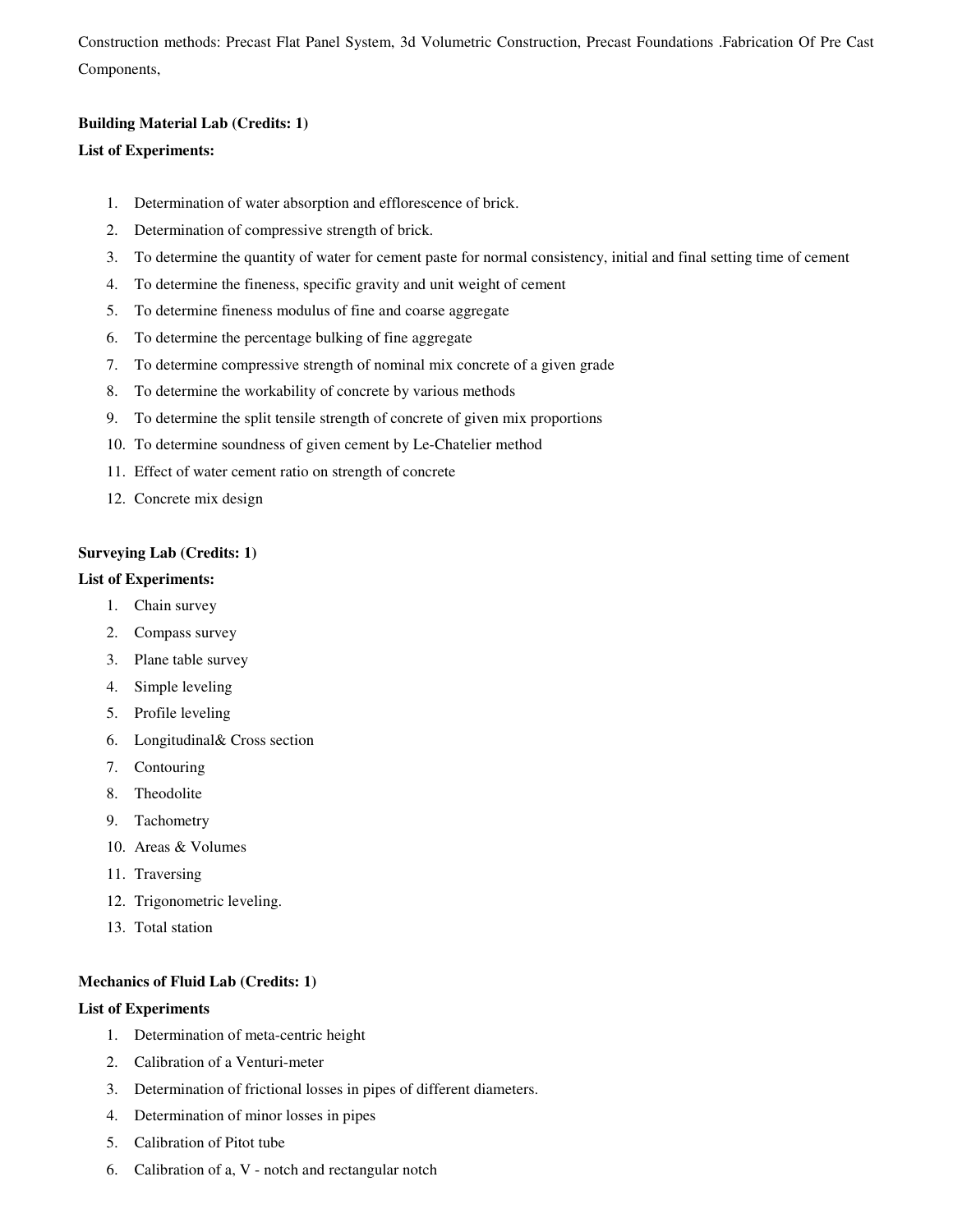- 7. Reynolds dye experiment for flow characterization
- 8. Determination of Cc, Cv and Cd of an orifice
- 9. Verification of Bernoulli's theorem
- 10. Calibration of orifice meter
- 11. Verify the impulse moment equation (impact of jet)
- 12. Performance characteristics of a centrifugal pump
- 13. Valve characteristic

### **Geotechnical Engineering Lab (Credits: 1)**

# **List of Experiments:**

- 1. Soil Identification Test
- 2. Moisture content determination by oven drying method, pycnometer method, and rapid moisture meter
- 3. Specific Gravity of soil particles by Pycnometer method and Density Bottle method
- 4. Particle size distribution of soils (Grain size analysis) by Sieve analysis and Hydrometer analysis.
- 5. Atterberg's limits tests
- 6. Field density tests of soils by Core cutter method and sand replacement method
- 7. Permeability tests of soils by Variable head method and Constant head method
- 8. Soil compaction test (Density moisture relations)
- 9. Moisture Content variation with drying duration

# **Year/Sem: IInd Year/IV Sem**

# **Financial Management (Credits: 3)**

Introduction, Scope and Objectives, Basic Financial Concept, Time value of money, Capital budgeting techniques, Cash flows, Long term sources of finances. Concept and measurement of cost of capital, Leverages, EBIT-EPS analysis, Working capital management- Inventory Management, Financial Statement analysis

#### **Numerical Methods (Credits: 4)**

Solution of linear system of equations- Direct and iterative methods. Eigen values and Eigen vectors, Jacobi and Householder methods. Interpolation. Approximation. Numerical differentiation, Numerical Integration, Gauss quadrature, Solution of a system of non-linear equations; Initial and boundary value problems in ODE Numerical solution of PDE by finite difference method. Method of weighted residuals (MWR).

#### **Water Supply Engineering (Credits: 4)**

Introduction: Importance of planned water supplies; financing, planning and execution of modern water supply schemes. Water demands: Various types of demands; the per capita demand: variations in demand; design periods; population forecasting by various methods. Sources of water: Kinds of water sources and their characteristics; factors governing the selection of a source of water supply; storage capacity of impounded reservoir. Collection and Distribution of water: Intakes and their design for lakes, streams and rivers; methods of distribution; concept of service and balancing reservoirs; capacity of distribution reservoirs; Design of water distribution systems; analysis of pipe networks by Hardy Cross method, equivalent pipe method, method of sections and Newton-Raphson method; Layout of distribution system; the house water connection; construction and maintenance of distribution systems. Pipes-Joints-Fittings: various types of conduits; testing and inspection; joints in pipes; valves in pipe line. Pumps and pumping stations: Types of pumps and their choice; pumping stations; economical diameter of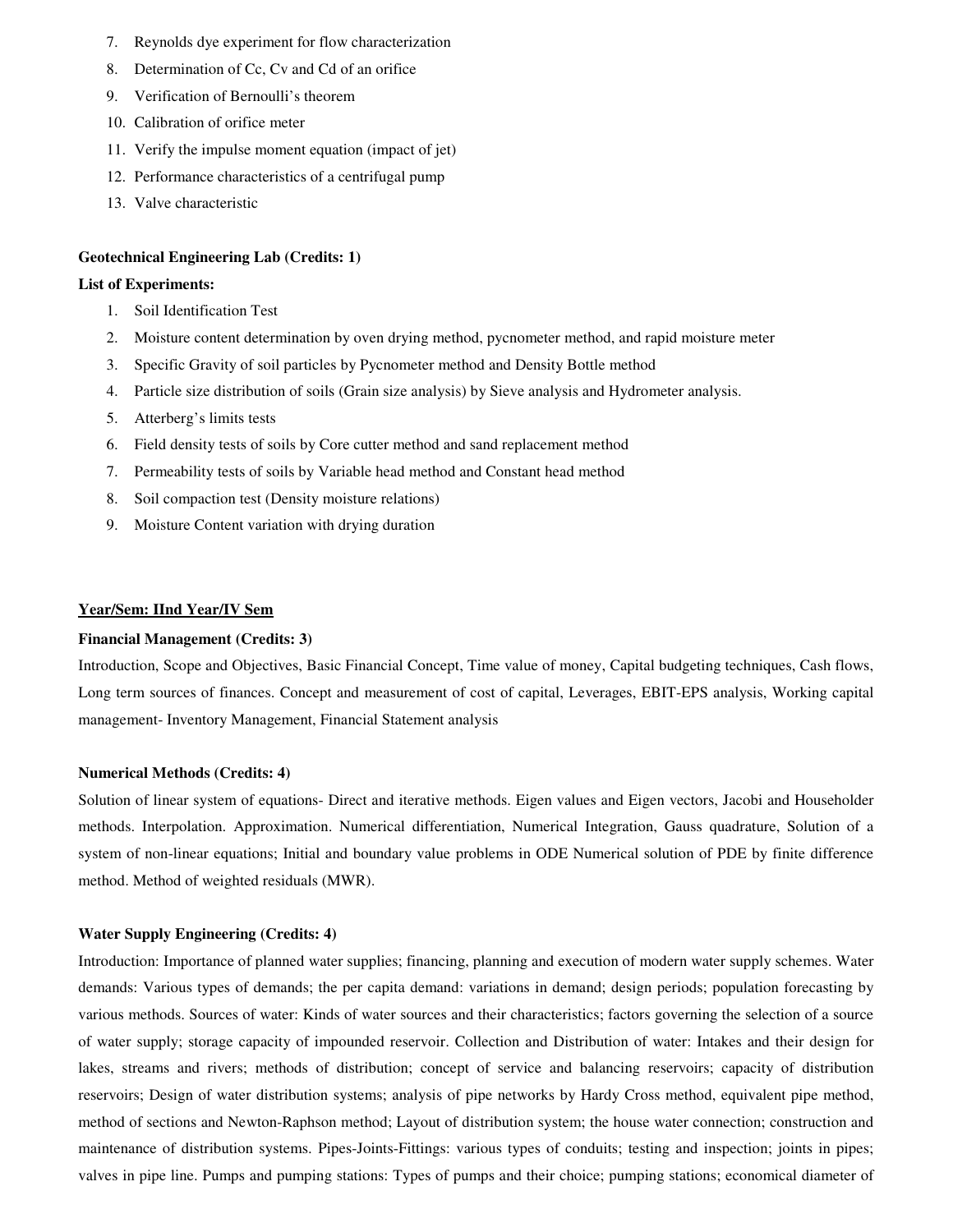rising main; hand pumps; pump testing; Water hammer and its control measures. Planning and preparing water supply projects. Quality of water: physical, chemical and biological characteristics of water, common water born diseases, standards of portable water for various purposes. Treatment of water: screening and types; aeration units; sedimentation; sedimentation tanks and their types; sedimentation aided with coagulation; classifications of filters and their constructional and operational details. Disinfection: Methods of disinfection; chlorination and its types. Water softening: Importance of water softening; lime- soda process; zeolite process. Miscellaneous treatment methods: Removal of colour, odour and taste, iron and manganese; fluoridation and de-fluoridation.

#### **Structural Analysis-1 (Credits: 4)**

Introduction: Statically determinate & indeterminate structures. Analysis of statically determinate structures: trusses, frames, and three hinged arches Strain energy due to axial, bending, shear and torsion loads, Castigliano's theorem, Maxwell-Betti's theorem, Principal of virtual work, reciprocal theorem, and principal of superposition. Analysis of plane redundant frames up to two degree of redundancy by energy method, slope deflection method and moment distribution method Analysis of propped cantilever, fixed beam, continuous beam, and Clapeyron's three-moment theorem two hinge arches Suspension cables, introduction to numerical methods in structural engineering.

Introduction to MIDAS Gen Software

# **Environmental Science (Credits: 2)**

The multidisciplinary nature of environmental studies: Definition, Scope and importance. Natural Resources: Renewable and non-renewable, resources and associated problems, Role of an individual in conservation of natural resources. Equitable use of resources for sustainable lifestyles. Ecosystems: Concept of Ecosystem. Structure and function of an ecosystem, producers, consumers and decomposers, Energy flow in ecosystem. Biodiversity and its conservation: genetic, species and ecosystem diversity. Biogeographically classification of India, Value of biodiversity, Threats to biodiversity, Endangered and endemic species of India. Conservation of biodiversity. Environmental Pollution: Definition, Causes, effects and control measure of-Air pollution, Water pollution, soil pollution marine pollution, noise pollution, thermal pollution nuclear hazards, Solid Waste Management. Social Issues and the Environment: From unsustainable to sustainable development, urban problem related to energy, Water conservation, rainwater harvesting. Human Population and the Environment: Population growth, variation among nations, population explosion-Family Welfare Programme. Field Work.

#### **Environmental Engineering Lab (Credits: 1)**

#### **List of experiments**

- 1. To determine the pH, conductivity and turbidity of given sample.
- 2. To estimate the total solids, suspended solids (settleable and non settleable) and dissolved solids of the given sample.
- 3. To estimate the optimum dosage of coagulant using jar test apparatus.
- 4. To determine the residual chlorine content in the given water sample.
- 5. To estimate the chlorides content in the given sample.
- 6. To estimate the dissolved oxygen content in the given wastewater sample.
- 7. To estimate the biochemical oxygen demand (BOD) of the given wastewater sample.
- 8. To estimate the chemical oxygen demand (COD) of given wastewater sample.
- 9. To estimate the most probable number (MPN) of coliforms in the given water sample.
- 10. To determine the suspended particulate matter (SPM) content and respirable particulate matter (RPM) in the ambient air.
- 11. **To** estimate the noise level at various places in the campus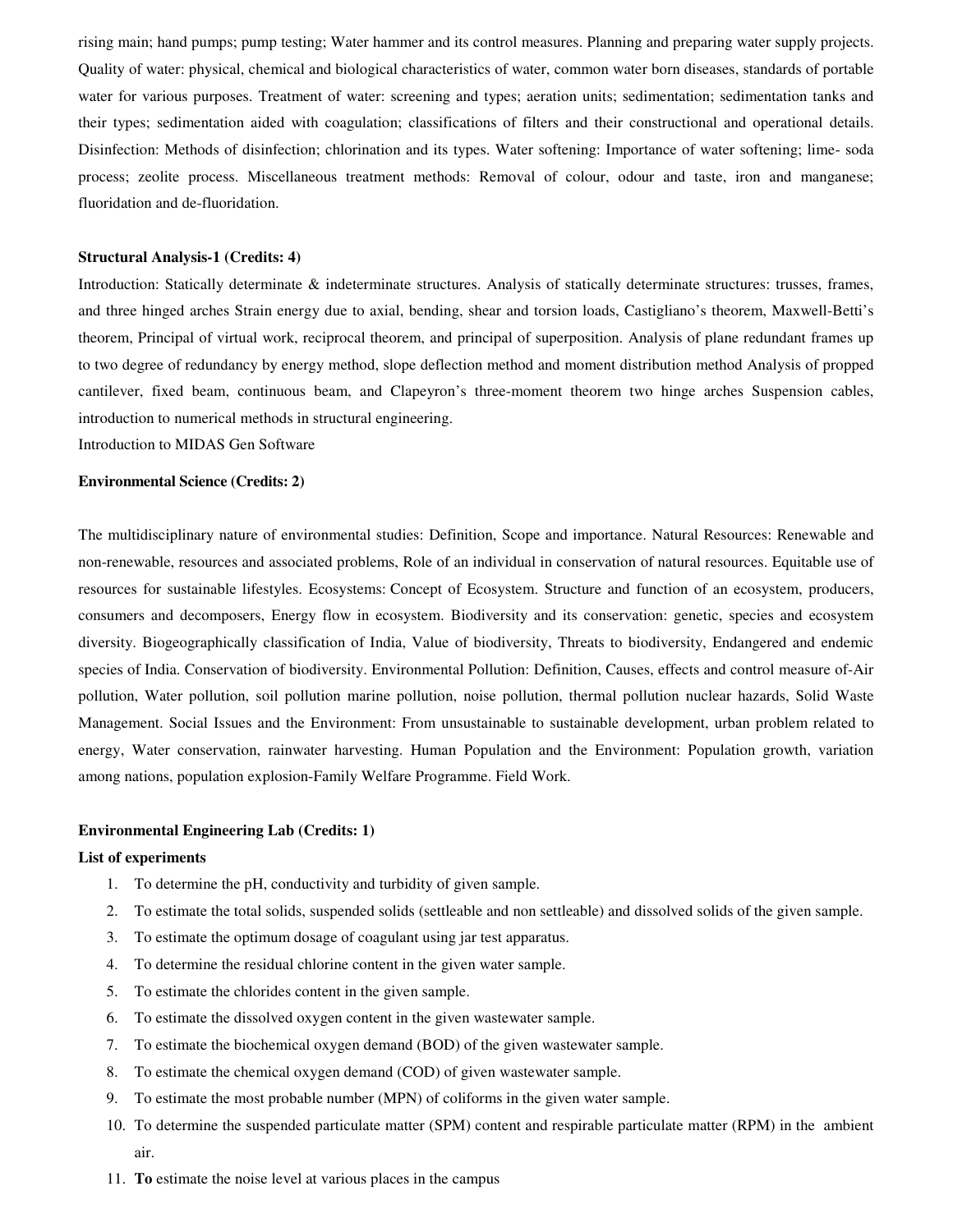# **Engineering Geology Lab (Credits: 1)**

- 1. Study of minerals
- 2. Petrology- Formation and classification of rocks
- 3. Stratigraphy of India
- 4. Structural geology- Strike and dip
- 5. Structural geology- Classification of folds
- 6. Structural geology- Faults, joints, unconformities
- 7. Geological investigation- Interpretation of geological maps
- 8. Earthquakes and landslides: Classification, causes and effects of earthquakes and landslides seismic problems of India
- 9. Geology of dams and reservoirs
- 10. Geological studies in tunnelling
- 11. Geological studies in bridges
- 12. Geological considerations in road alignment

# **Life Skills (Credits: 2)**

Introduction –Individual: Personality, Perception, Attitudes, Learning, Values, Terminal Values, Instrumental Values, Importance, Attitude and Job Satisfaction, Assertiveness, Emotional Intelligence. Motivation: Basic concepts & theories of motivation, Motivating group members, Stress Management. Teams: Teams vs. Groups, Types of teams, and Contemporary issues in managing teams. Relationship Management Group: Foundation of group behavior, Models of group development, Group structure, Group Processes, Managing change, Managing conflict. Leadership: Basic concepts & theories of leadership, leading a team, Implications for engineers.

# **Year/Sem: IIInd Year/V Sem**

# **Design of Concrete Structures (Credits: 3)**

Introduction to the design of Concrete structures; Working & Limit state concepts. Limit state Design of beams for flexure, bond, shear and torsion (singly & doubly reinforced, T-beams & L-beams); axially and eccentrically loaded Columns; One and two-way Slabs, Stair cases; Footings, isolated and combined. Bar bending Schedule through MS-Excel, introduction to AutoRebar/BendWorks software.

# **Highway Engineering (Credits: 4)**

Importance of transportation, different modes, characteristics & Scope of highway engg in India, Highway development in India, classification of roads, planning surveys, highway planning in India Highway alignment, engineering surveys, drawings and report, realignment. Geometric design: Introduction cross section elements, sight distance, design of horizontal and vertical alignment of highways. Traffic Engineering: Introduction, characteristics, traffic operation. , design of intersections, parking facilities, and lighting, traffic planning. Highway materials: sub grade soil classification, evolution of soil strength, modulus of sub grade reaction, C.B.R test, tests for road aggregate, types of bituminous materials, tests on bitumen. Bituminous paving mixes, marshal method of mix design, Pavement Design: types of pavements, design factors, design of flexible pavements by G.I method, C.B.R. method, Burmister's method, design of rigid pavements by using I.R.C.Recommendations. Highway construction: construction of earth roads, gravel roads, W.B.M. roads, bituminous roads, and Cement concrete pavement, joints in concrete pavement. Highway maintenance: Flexible &rigid Pavement failures,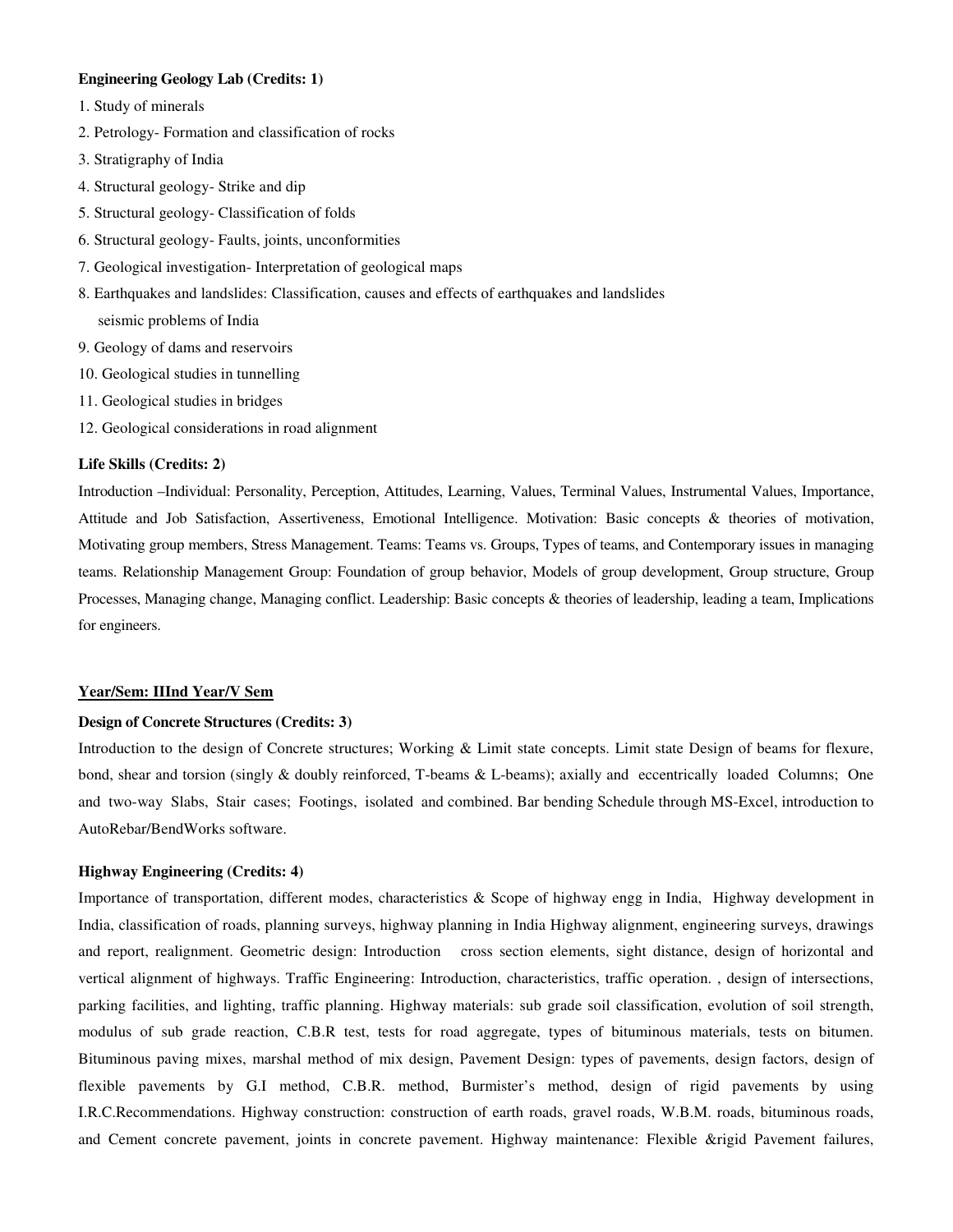maintenance of bituminous surfaces,& cement concrete pavements, strengthening of existing pavements, overlay design by Benkelman beam deflection studies. Surface &sub surface Drainage of pavements.

### **HSS elective -2**

# **Indian constitution and traditional knowledge (Credits: qualifying)**

# **Discipline elective -1**

#### **Construction Technology and Management (Credits: 3)**

Introduction to various operations in construction, execution and management Types of contract, contract documents, arbitration and settlement of disputes, contract laws and handling of contracts Introduction to network based project management techniques: Defining activities and their interdependence, drawing of network, time and resource estimations, and use of network as scheduling techniques, use of network as control technique. Selection of construction equipment, cost of owning and operating, capacity and utilization, breakdown analysis, economic life, replacement of equipment and sinking fund. Standard and special construction equipments, heavy earthmoving equipments, shovels and cranes, crushing plant, batching plant.

#### **Construction Planning and Project Management (Credits: 3)**

Conversion of a Scope of Work into scheduling activities; developing a building plan including preconstruction, construction, and procurement activities; preparing, analyzing, and updating Bar Charts and Critical Path Method Networks; prepare and presenting schedule information; assigning and analyzing resource requirements of a project; performing time/cost trade-off analyses; justifying claims for additional time; processing schedule information in a computerized scheduling package; controlling cost by applying the Earned Value Analysis and other progress metrics

#### **Discipline elective -2**

# **Sewage Treatment and Disposal (Credits: 3)**

Introduction, Design and planning of a sewerage system, Estimating sewage discharge, Estimating drainage discharge, Hydraulic design of sewers and storm water drain sections, Sewers, their construction, maintenance and required appurtenances, Pumps for Lifting Sewage, Quality and characteristics of sewage, Disposing of the sewage effluents, Treatment of sewage, Preliminary, primary, secondary and tertiary treatment processes, Sewage collection from houses and buildings, Introduction to Duckweed pond, vermiculture and root zone technologies and other emerging technologies for wastewater treatment

#### **Waste Water Engineering (Credits: 3)**

Wastewater generation, collection and conveyance: physical, chemical & Biological characteristics and their significance, primary treatment of wastewater: Treatment methods: Unit Operations and Processes Design criteria, secondary treatment of wastewater: Concepts of Biological treatment and removal mechanism – Aerobic and Anaerobic systems, Introduction to extended aeration processes and waste stabilization pond - Design of anaerobic system, Methods of sludge treatment: sludge digestion and drying beds – Disposal of sludges, wastewater disposal: Alternative disposal methods - Self purification of stream house drainage environmental sanitation : General principles - House drainage system - traps and sanitary fitting - Low cost sanitation system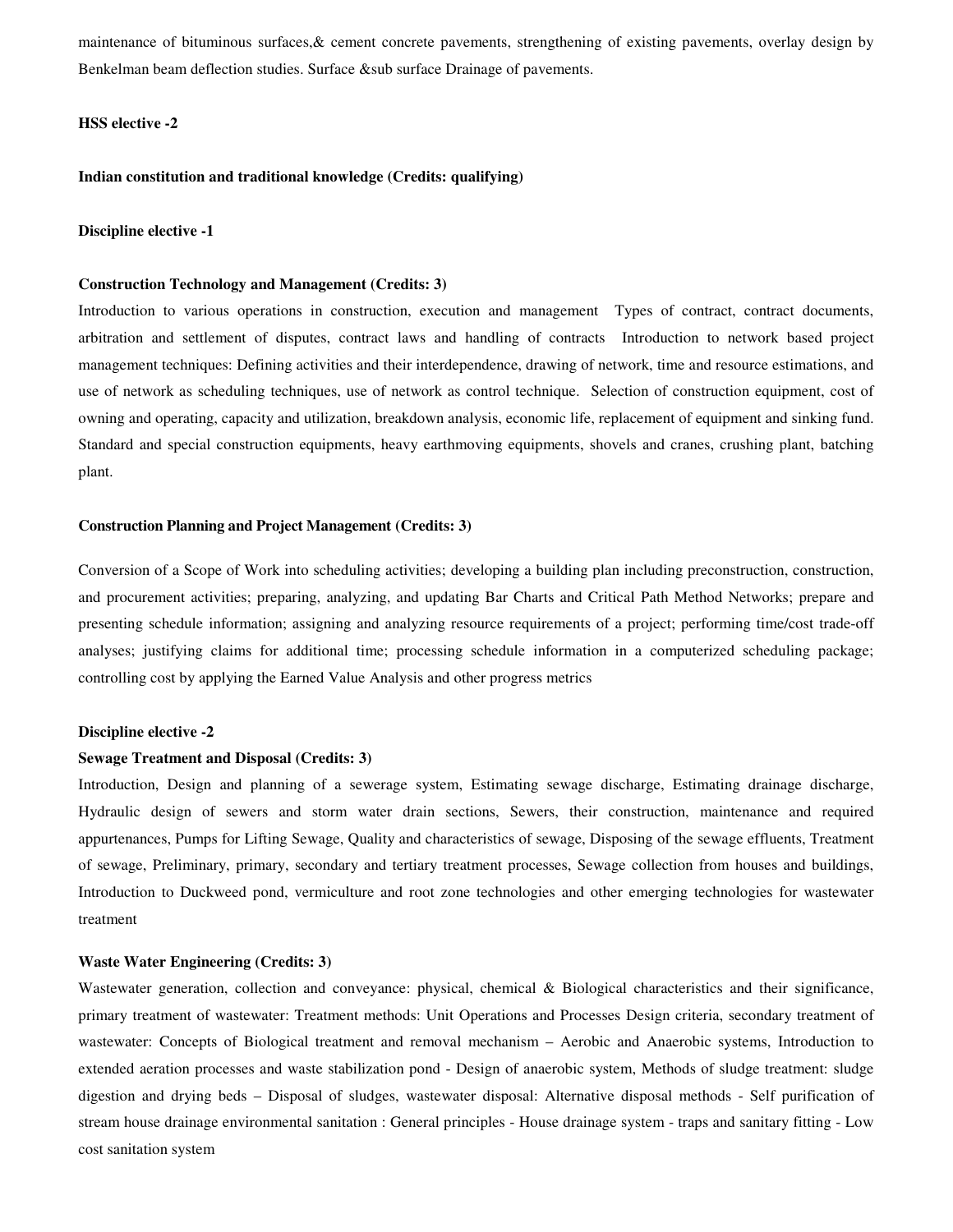# **Highway Engineering Lab (Credits: 1)**

- 1. Aggregate crushing strength test.
- 2. Los Angeles abrasion test.
- 3. Aggregate impact test.
- 4. Flakiness index & elongation index test.
- 5. Penetration test.
- 6. Ductility test.
- 7. Viscosity test.
- 8. Softening point test.
- 9. Flash &fire point test.
- 10. Determination of bitumen content by centrifuge extractor.
- 11. Determination of marshal stability value.
- 12. Determination of rebound deflection of pavement by Benkelman beam.

# **Civil Engineering Software Lab (Credits: 1)**

- 1. Spreadsheet for calculating and drawing shear force and bending moment diagrams of determinate beams.
- 2. Spreadsheet for designing a singly reinforced beam.
- 3. Spreadsheet for designing a doubly reinforced beam.
- 4. Primavera Creating and analyzing a project Project 1 part 1
- 5. Primavera Creating and analyzing a project Project 1 part 2
- 6. Primavera Creating and analyzing a project Project 2 part 1
- 7. Primavera Creating and analyzing a project Project 2 part 2
- 8. STAAD.Pro Analysis of beams and plane frames
- 9. STAAD.Pro Analysis of Trusses
- 10. STAAD.Pro Analysis of a building for Gravity loads
- 11. STAAD.Pro Analysis of a building for Wind loads
- 12. STAAD.Pro Analysis of building for Earthquake load

# **Minor project (Credits: 2)**

# **Selected foreign language (Credits: qualifying)**

# **Year/Sem: IIIrd Year/VI Sem**

# **HSS Elective -3**

# **Foundation Engineering (Credits: 4)**

Foundation requirement, types and selection, terminology; Soil exploration techniques (SPT, CPT, pressuremeter tests etc.) and site investigation report; Methods of determination of bearing capacity of shallow foundations, safety factors in foundation design, eccentrically loaded footings, Settlement considerations;

Raft foundation- bearing capacity and design principle, settlements; Pile foundation-types and uses, cast in situ pile construction, pile load capacity-static and dynamic formulae, pile load test, correlation with penetration test data, group action of piles, negative skin friction, settlement computations;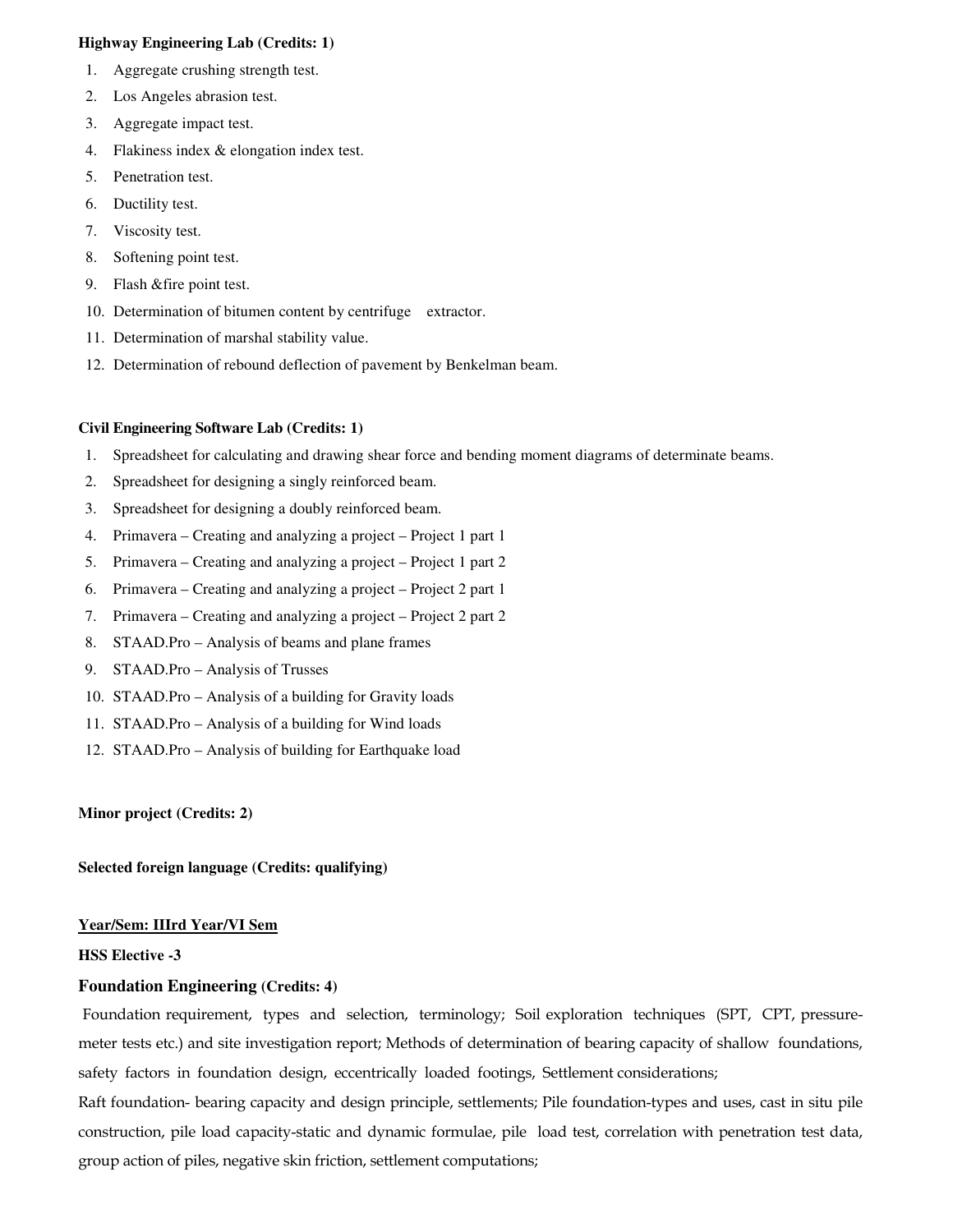Well and Cassion foundation, construction and sinking of a well; Sheet Pile Walls & Bulk Heads; Arching in soils and braced cuts; Ground improvement techniques, deep compaction, soil reinforcement;

#### **Steel Structure Design (Credits: 3)**

Introduction: Materials and Specification:-Rolled steel section, types of structural steel, Riveted, welded and bolted connections. Eccentric connection; Design of tension members, Design of one component, two components and built up compression members under axial load; built up columns under eccentric loading; Design of lacing and batten plates, Different types of Column Bases- Slab Base, Gusseted Base, and Connection details; Beams: Permissible stresses in bending, compression and tension. Grillage Foundation, Design of rolled steel sections, plated beams, simple Beam end connections, beam-Column connections. Plate girders: Design of webs & flanges, Concepts of curtailment of flanges – Riveted & welded web stiffeners, web flange splices - Riveted, welded& bolted. Gantry Girder: Design gantry girder considering lateral buckling – I.S code provisions.

## **Water Resources Engineering (Credits: 3)**

Hydrology; Hydrological cycle, precipitation, snowfall and snowmelt, evaporation, transpiration, depression storage, infiltration, overland flow, stream flow measurements, hydrograph. Ground water flow; confined and unconfined aquifers, tube wells, ground water potential. Water Resources; Single and multipurpose projects, reservoir sedimentation. Irrigation Engineering; Water requirements of crops, Moisture-crop relationship, Irrigation requirements, duty and delta, Irrigation efficiencies, modern methods of irrigation, Salinity control, Quality of irrigation water, Rain water management, conjunctive use of water, Water logging causes and control, drainage system design. Canals; Distribution systems for canal irrigation, capacity, losses, alignment of main and distributary canals, most efficient section, lined canals design, regime theory: Lacey's theory and Kennedy's theory, cost analysis of lined and unlined canals. River training; Objectives, methods, structures.

#### **Discipline elective -3**

# **Structural Analysis – II (Credits: 3)**

Kani's method to analyze simple portal frames, Column Analogy, Basic Principles of matrix method Flexibility and Stiffness matrices and their generation, Analysis of Fixed arches, Rolling loads and Influence lines for beams and arches, Plastic Analysis of beams and frames, Approximate Methods to analyze Portal frames: Portal method, cantilever method Introduction to MIDAS Civil Software

### **Theory of structures-I (Credits: 3)**

Types of Structures, Different type of loading and supports, Static and Kinematic Indeterminacy, Displacement due to real work, displacements of Beams, Trusses by Unit Load Method, Displacement due to lack of fit, temperature variation, support movements. Method of Consistent Deformation (Force Method) for Beams, Frames and Trusses upto two degrees of indeterminacy. Flexibility Coefficients, Redundant Trusses, Effect of Temperature, Lack of Fit, Support Movements, And Least Work Method for Trusses.

Fixed and Continuous Beams: Beams fixed at ends, Beams of varying Cross-Sections, Partially Fixed at Ends. Effect of Settlement of Supports. Three Moment Theorem for Continuous Beams, Beams of Uniform and varying Cross-Sections. Effect of Settlement of Supports.

Influence lines for Beams, Trusses and Arches, Rolling Loads on Bridges - Absolute Maximum Bending Moment.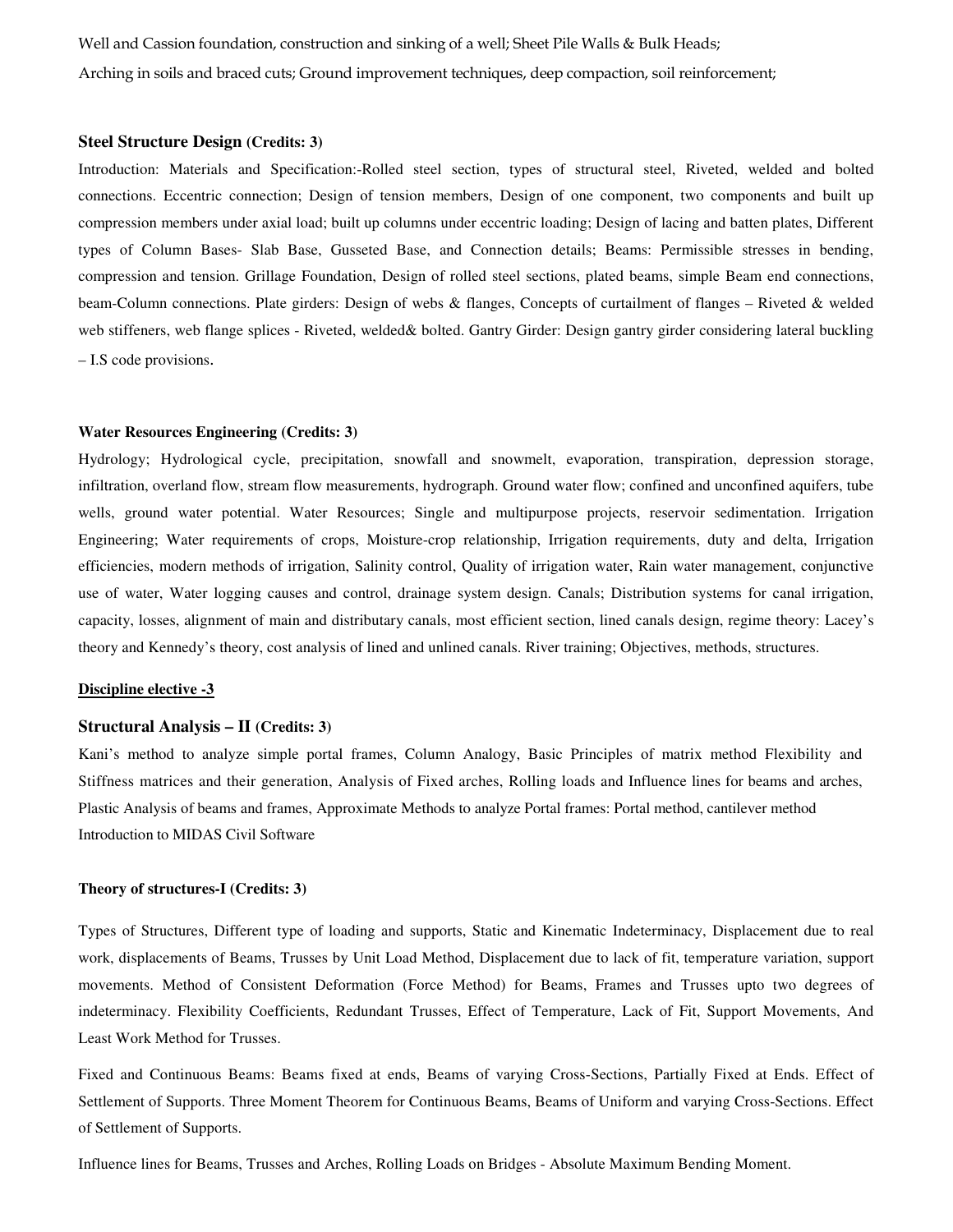Arches Horizontal Thrust, Radial Shear, Normal Thrust, BMD, Influence Lines for Three Hinged Arches.

Cables and suspension bridges, Two hinge & three hinge stiffened suspension bridges, I.L.D. for suspension bridges.

### **Discipline elective -4**

# **Airport and Railway Engineering (Credits: 3)**

Development of air transport in India, Aircraft characteristics airport planning, Airport site selection, Forecasting in aviation, Environmental considerations. Airport design standards, Runway orientation, Change in direction of runway, Basic runway length, Geometric design of runways, Geometric standards for taxiway, Exit taxiway design, Terminal lay out & classification. Airport pavement design, Types of pavements, Design of flexible pavements, Design of rigid pavements. Marking and lighting, Air traffic control, Maintenance of airports.

History of railways in India and Role of Indian Railways in National Development, Engineering Surveys for Track Alignment - Obligatory points. Permanent Way and its components and Functions of each Component, Rails - Types of Rails, Rail Fastenings, Concept of Gauges, Coning of Wheels, Creep, Sleepers - Functions, Materials, Density, Ballasts – Functions of ballast, Ballast-less Tracks. Geometric Design of Railway Tracks, Gradients and Grade Compensation, Super-Elevation, Widening of Gauges in Curves, Transition Curves, Horizontal and Vertical Curves, Points and Crossings, Design of Turnouts, Signals, Interlocking and Track Circuiting, Construction, Lay outs of Railway Stations and Yards, Rolling Stock, Tractive Power, Track Resistance, maintenance of track, track modernization.

# **Urban Transportation, planning & Design (Credits: 3)**

Introduction: Transport and Socioeconomic Activities, Historical Development of Transport, Transportation in the Cities, Freight Transportation, Future Developments. Urban Transportation System Planning - Conceptual Aspects: Transport Planning Process, Problem Definition, Solution Generation, Solution Analysis, Evaluation and Choice, Implementation, Sequence of Activities Involved in Transport analysis. Trip Generation Analysis: Trip Production Analysis, Category Analysis, Trip Attraction Modelling. Mode Choice Modelling: Influencing Factors, Earlier Modal Split Models, Trip-End Type Modal Split Model, Trip-Interchange Modal Split Model, Disaggregate Mode-Choice Model, Logit Model of Mode Choice, Binary Choice Situations, Multinomial Logit Model, Model calibration, Case studies. Trip Distribution Analysis: Presentation of Trip-Distribution Data, PA Matrix to OD Matrix, Basis of Trip Distribution, Gravity Model of Trip Distribution, Calibration of Gravity Model, Singly and Doubly Constrained Gravity Models, A case Studies, Growth Factor Methods of Trip Distribution, Uniform Factor Method, Average Factor Method, Fratar Growth-Factor Method, Disadvantage of Growth Factor Method. Route Assignment: Description of transport network, Route Choice Behaviour, The Minimum Path, Minimum Path Algorithm, Route Assignment Techniques, All-or-Nothing Assignment, Multipath Traffic Assignment, Capacity-Restrained Traffic Assignment Transportation Surveys: Definition of Study Area, Zoning, Types of Movements, Types of Surveys, Home-Interview Survey, Commercial Vehicle Survey, Intermediate Public Transport Survey, Public Transport Survey, Roadside-Interview Survey, Cordon-Line Survey, Post-Card Questionnaire Survey, Registration-Number Survey, Tag-on-Vehicle Survey. Transport Related Land-Use Models: Development of Land - Use models, The Lowry Model, Application of Lowry Model.

#### **Mass Transportation Systems (Credits: 3)**

Modes of transportations, various kinds of public transportation system like bus, bus rapid transit, light rapid transit, railway rapid transit, The evolution and role of urban public transportation modes, Mass transportation systems planning, data collection, trip generation, trip distribution, mode choice and trip assignment. Important issues of public transport systems, service quality and cost, performance monitoring, route and network design, frequency determination, and vehicle and crew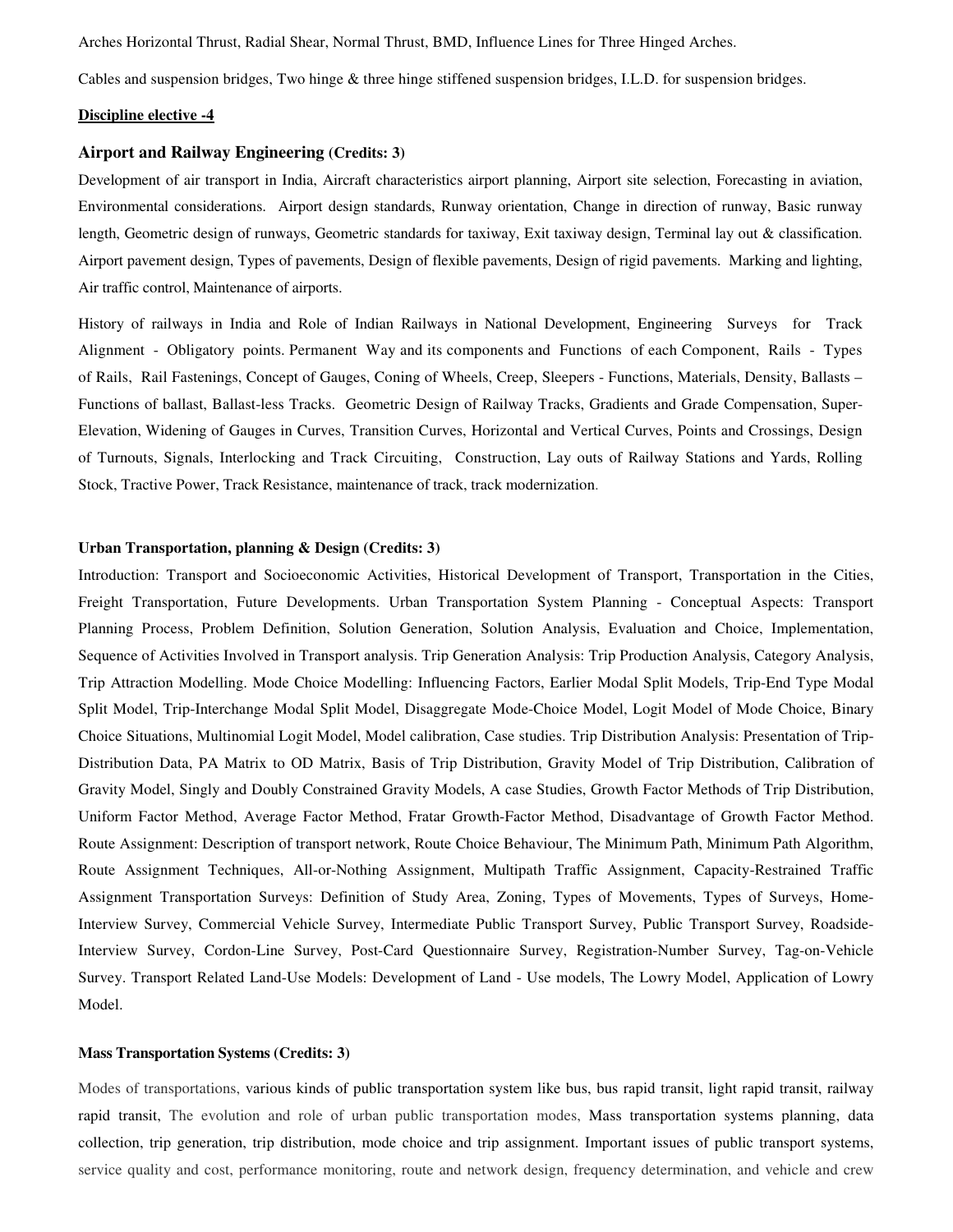scheduling. Effects of pricing policy, finance and operations, mass transport system management. Roles for the public and private sectors, crew scheduling, corridor strategies, Transit signal priority, Real-time control strategies, fare policy. Current practices of mass transport systems.

#### **Docks and Harbor Engineering (Credits: 3)**

General: Historical development of water transportation in India, elements of water transportation, river and ocean transportation, Natural phenomena: Tides, wind, water waves, wind rose diagram, currents, beach protection, littoral drift, design wave height, tide, storm surge and Tsunami. Docks and harbours: Requirements of port &harbour, site investigations, ship characterstics, Types of harbours,harbour size,harbour depth,turning basin,harbour entrance, , Naval hydrographic chart, Harbour works: Types of breakwater, design of breakwater, jetty, fenders, piers, warves, dolphins, trestle, moles, mooringaccessories, off-shore moorings, types of dry docks and design, Navigational Aids: Types of navigatinal aids, requirements of signals, light- house, becon lights, floating navigational aids, light ships, buoys. Docks and repair facilities: Harbour docks, wet docks, dry docks, repair docks, marine railways, lift docks, keeland bilge blocking, timber gravity docks, construction of docks, lock gates, pumping plant and slipways. Port facilities: Port development, layout of ports, port planning, port building facilities, transit sheds,warehouses, cargo handling facilities,container handling terminal facilities, cargo carriers, marinas, ship terminals, inland port facilities .Mechanical handling systems, Dredging: Classification, types of dredgers, selection of dredger, uses of dredged materials, execution of dredging, Costal protection: Coastal erosion and accretion, design of sea wall, revetment, bulkhead, cathodic protection. Case studies: Effect of earth quake and Tsunami, integrity monitoring, Retrofitting and rehabilitation, Maintenance and modernization of existing ports: UPV, Half-cell potential, low strain and high strain integrity tests, rapid and comprehensive EIA, PPR on green field ports, DPR on green field ports.

**Value added course -2 (Credits: qualifying)** 

# **Foundation Engineering Lab (Credits: 1) LIST OF EXPERIMENTS:**

**Experiment No.1:**Consolidation test

**Experiment No.2:**Triaxial compression test

**Experiment No.3:**Unconfined compression test

**Experiment No.4:**Direct shear test

**Experiment No.5:**Vane shear test

**Experiment No.6:** Swelling pressure test by swelling pressure apparatus and consolidometer

**Experiment No.7:**CBR test (Soaked and Unsoaked)

**Experiment No.8:**SPT test (Demonstration)

**Experiment No.9:**Plate load test (model)

**Minor project-2 (Credits: 3)**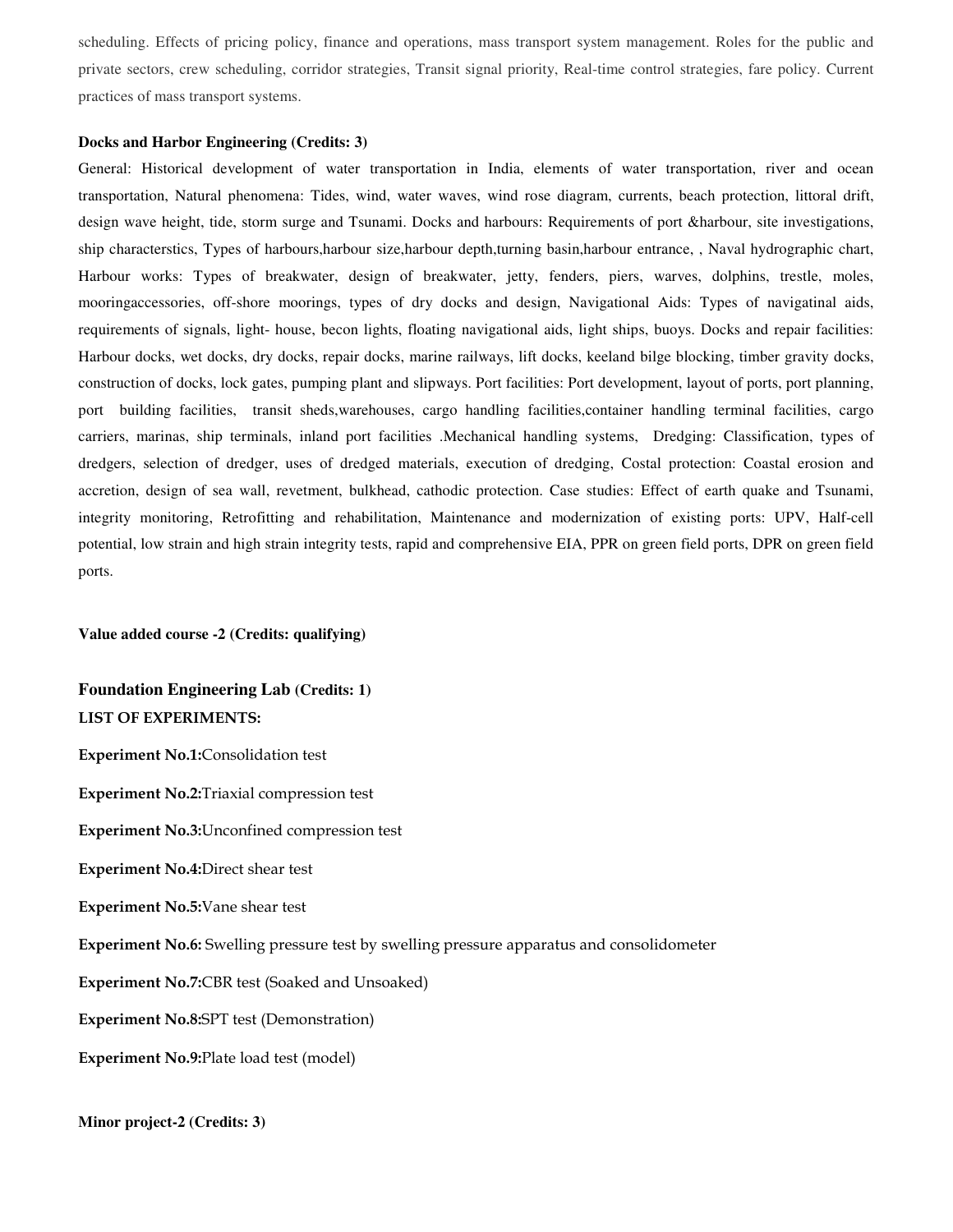# **Year/Sem: IVth Year/VII Sem**

# **Discipline elective -5**

# **Estimation and Costing (Credits: 3)**

The Units of measurements and payments for various items of works and materials Methods of estimating, estimating steps, estimating of buildings, different types of roofs, sanitary and water supply works, road works, culverts,bridges,wells, and irrigation works,

Types of estimates: preliminary and detailed estimates, contingies, administrative approval, Analysis of rates; factors affecting the rate analysis, material and labour requirements for different types of work, rates of materials &labour. Estimate the unit rate for different items.

Estimating of quantities of materials and transport, Specifications, rules and methods of measurement.

Autocad/3 D home: Draw the plan, elevation, section and views of different civil engineering structures by using 3D home/AutoCAD software and check the estimation done manually by using MS-Excel.

Drawing work: Plan, elevation, section and views of residential buildings, different types of roofs, sanitary and water supply works, road works, culverts, bridges, wells, and irrigation works, etc. Estimation through MS- Excel, Introduction to CANDY software.

### **Advanced Building Materials (Credits: 3)**

Plastics, Glass, Timber, Miscellaneous Materials Steel, Aluminum, Air-Cleaning Bricks, Passive Cooling Ceramics, Titanium Foam, Composite Materials, Unidirectional Composites, Short fiber composites and Rubber reinforced composites Laminated composites and its applications Fiber reinforced plastics (FRP) and its applications. Use of C&D waste in concrete, Selfhealing concrete, Bacterial Concrete, translucent concrete, light generating cement, Application of shape memory alloys in construction industry.

#### **Theory of Structures-II (Credits: 3)**

State of stress in a body. Tensor notations, Differential equations of equilibrium, Invariants of the stress tensor, Theory of strain, Displacement components, strain components and relation between them, Generalised Hooke's law, Solution of the elasticity problem in terms of displacements, Basic equations of the theory of elasticity, Lame's equations, Plane problem in Cartesian co-ordinates, Plane problem in polar co-ordinates, Shrink fits, Rotating disks with uniform thickness, Plate with hole, Torsion in prismatic bars, Saint Venant's method, Solution of torsion problem in terms of stresses Strain energy, Elastic plastic behavior, Design philosophy, Linear elastic and plastic behavior, Tresca and Von Mises yield criteria, Visco-elastic behavior.

# **Wind Resistant Design of Structures (Credits: 3)**

Atmospheric boundary layer- nature of wind- normal and extreme wind-deterministic and probabilistic description- mean return period-mean velocity profile-power law and logarithmic law—average time-turbulence-terrain types-correlation – spectrum of wind-topography. Flow around bluff bodies-Governing equations-Important aerodynamic parameters-pressure and force coefficients-mean and fluctuating pressures- -drag and lift- flow over prisms and circular cylinders- role of Reynolds number and turbulence intensity-effects of aspect ratio.

Basic wind speed-Modification factors-k1, k2, k3 and k4-design wind speed-design wind pressures- external and internal pressures-pressure coefficients-Force coefficients-static and dynamic wind loads and effects. Types of wind tunnels- principle of wind tunnel testing-similarity laws-simulation techniques - important flow and response parameters-case studies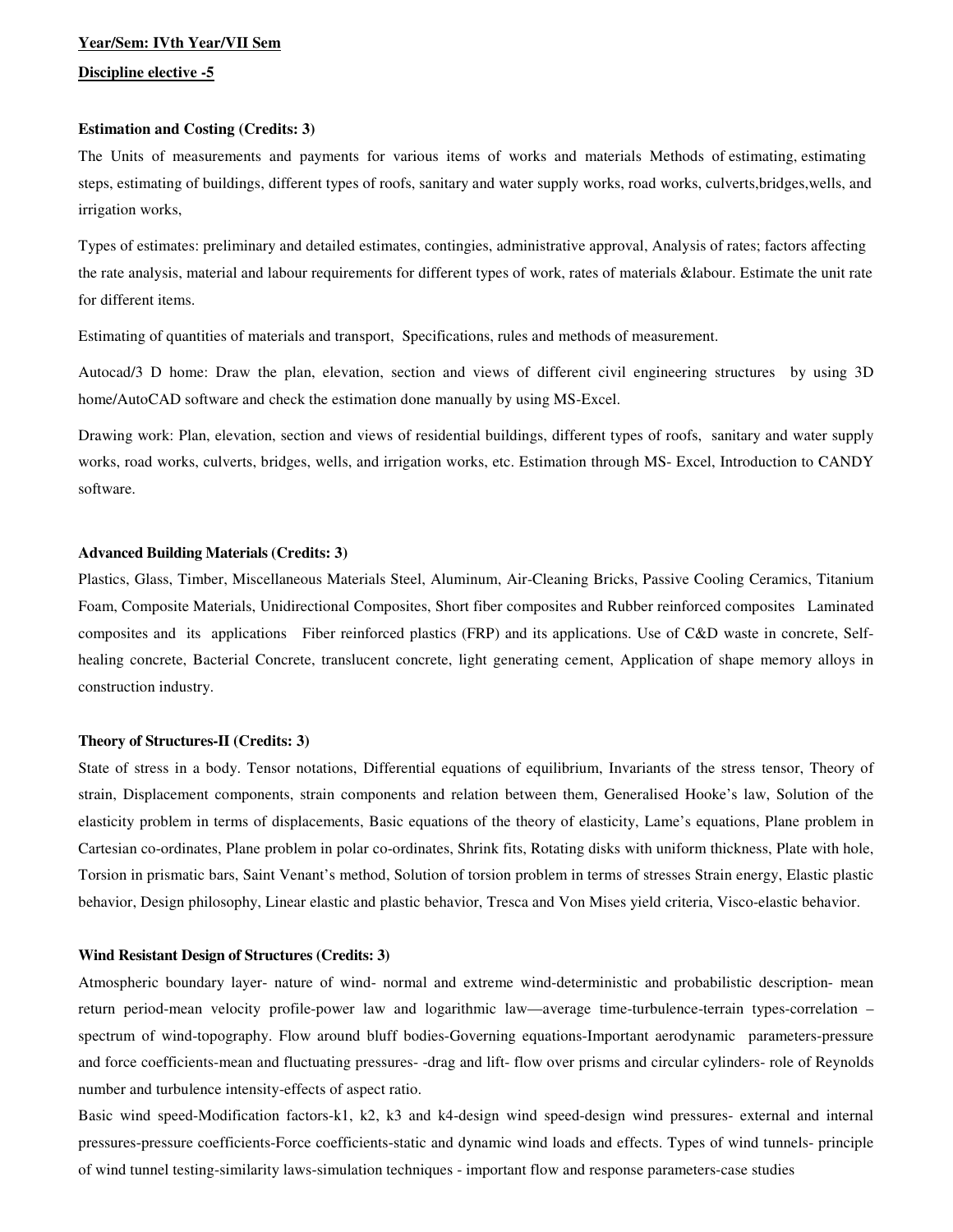Static and dynamic loads- wind sensitive structures-single degree and multiple degrees of freedom Dynamic properties of a structure-Mechanical admittance function- Response of structures to dynamic wind loading. Structural design philosophyvarious loads-gravity and lateral loads-Design considerations-low-rise and high-rise buildings –Wind-sensitive structures - Case studies

#### **Discipline elective -6**

#### **Hydropower Engineering (Credits: 3)**

Introduction: Sources and forms of energy, types of power plants, hydropower development in India and world, hydropower potential, constraints in hydro power development, general arrangement of a hydroelectric project. Hydropower plants classification: layout and components, storage plants, diversion or run-of -river system, pumped storage plants, tidal power plants, micro tydal units, scale of hydro power projects. Load and power studies: Nature of power demand or load, firm power and secondary power. Intake structures: Components of intake, trash rack, spacing of bars. Penstocks and power canals: Classification of penstocks, design of penstocks, economic diameter, surges in canals, design criteria of power canals. Surge tanks: functions, location & arrangement of surge tank, types of surge tanks, hydraulic design. Hydraulic turbines: Types and classification, main components of turbines, efficiency of a turbine, constructional features, selection criteria, characteristic curves, governing of turbines specific speed, drafts tubes-types, draft tube theory, cavitation in turbines, unit quantities. Small hydropower development: Benefits and potential of small hydropower plants.

#### **Advanced Reinforced Concrete Structures (Credits: 3)**

Introduction: Review of Limit State Design of Beams, Slabs & Columns according to IS 456-2000. Design of special rc elements: Design of Slender Columns, Grid Floors, Curved Beams, Deep Beams, Plain & Reinforced Concrete Walls, Retaining Wall. Slabs: Design of Circular & Flat Slabs. Yield Line Analysis of Slabs. Bunker and silos, water tanks: Rectangular Water Tanks, Circular Water Tanks, Overhead and Underground Water Tanks

#### **Rock Mechanics (Credits: 3)**

Historical development of rock mechanics, Basic equations from solid mechanics, distribution of rocks on Indian mainland, stereographic presentation of geological data, laboratory testing of rocks, strength, modulus and stress-strain responses of rocks, engineering classification of rock and rock masses, In situ geophysical methods, electrical resistivity methods for ground characterization, deformability tests in rock mass, field shear test & permeability tests, estimation of stresses in rock mass, stability of rock slopes, rock foundations, methods to improve rock mass responses.

#### **Environmental Management & Impact Assessment (Credits: 3)**

Environmental management :Environment; Definition and elements -Interaction between abiotic and biotic elements Human interference with the environment -Resource exploitation and use of technology Impact of man, technology on environment - Exploitation and destruction Environmental degradation - current environmental concerns. Concept of environmental management - Conservation, preservation and sustainable development Environmental impact assessment: Introduction to environmental impact assessment - Frame work of Environmental Assessment, prediction and assessment of impact on the air, water, biological & socioeconomic environment – methodologies of EIA, Future Environmental impact Hydropower project, highway project, cement manufacturing. Environmental audit: Introduction - Types of Audits - Features of Effective auditing - programme Planning - Definition - Organisation of Auditing Programme - pre visit data collection Audit Protocol - Onsite Audit - Data Sampling - Inspections - Evaluation and presentation Audit Report. Various environmental management systems.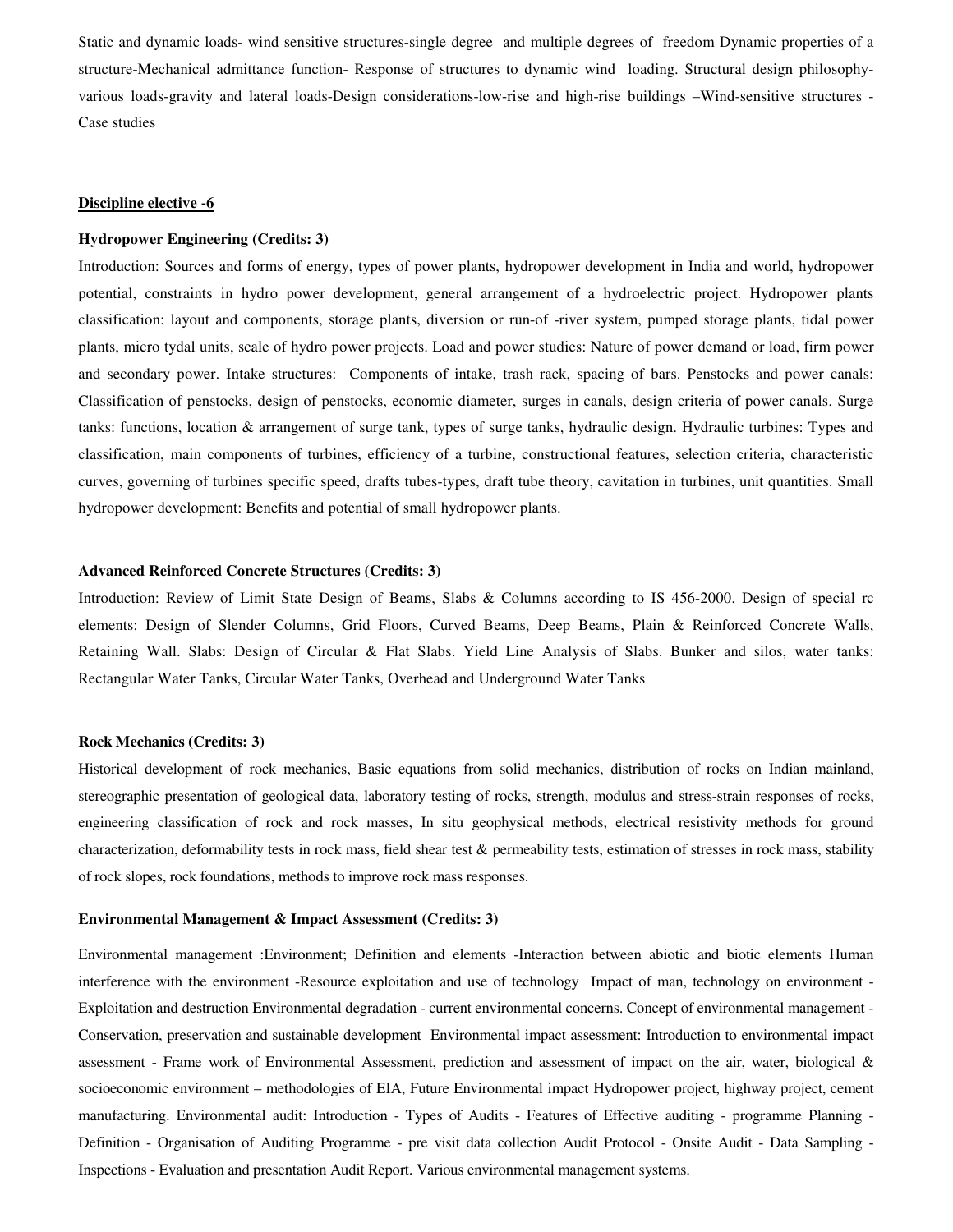# **Discipline elective -7**

#### **Geo-environmental Engineering (Credits: 3)**

Soil- Pollutant Interaction:

Introduction to geo environmental engineering, environmental cycle, sources, production and classification of waste, causes of soil pollution, factors governing soil-pollutant interaction, physicochemical behavior, failures of foundations due to pollutants

Characterization, Stabilization and Disposal, Safe disposal of waste, site selection for landfills, characterization of land fill sites, waste characterization stability of landfills, current practice of waste disposal, passive contaminant system, hazardous waste control and storage system, mechanism of stabilization, solidification of wastes, micro and macro encapsulation, absorption, adsorption, precipitation, detoxification, organic and inorganic stabilization.

### Transport of Contaminants:

Contaminant transport in sub surface, advection, diffusion, dispersion, governing equations contaminant transformation, sorption, biodegradation, ion exchange, precipitation, hydrological consideration in land fill design, ground water pollution, bearing capacity of compacted fills, pollution of aquifers by mixing of liquid waste, protecting aquifers.

### Detection and Testing Methods

Methodology, review of current soil testing concepts, proposed approach for characterization and identification of contaminated ground soil for engineering purposes.

# Remediation of Contaminated Soils:

Rational approach to evaluate and remediate contaminated sites, monitored natural attenuation, exsitu and insitu remediation, solidification, bio-remediation, incineration, soil washing, electro kinetics, soil heating, verification, bio venting, ground water remediation, pump and treat, air sparging, reactive well application of geo synthetics in solid waste management - rigid or flexible liners.

# **Pre-stressed Concrete Structures (Credits: 3)**

Introduction to basic concept of pre-stressing, System of pre-stressing , Loss of pre-stress, Analysis for flexure, Design for flexure shear and torsion, Deflection and cracking consideration, Transmission of pre-stress, Precast elements: poles, railway sleepers, beams, slab, use of relevant codes of practice. Introduction to design of prestressed bridges.

#### **Design of Hydraulic Structures (Credits: 3)**

Diversion Head Works; Weirs and Barrages - Layout of a diversion Head work and its components. Failures of hydraulic structures founded on pervious foundations - creep theory for seepage flow - (Bligh's Lacey's and Khosla's). Storage works; Design of gravity dams : modes of failure and criteria for structural stability of gravity dams - Diversion problems in dam construction of Galleries - joints - foundation treatment - Types of earthen dams - methods of construction - Causes of failure of earthen dams , Seepage Analysis - seepage control in Earthen dams. Spillways; Spillway types, control concepts, overflow, side channels, shaft and siphon spillways, chutes, cavitations, aeration Maintenance of Hydraulic structures; Types, procedure, charts, Annual maintenance.

# **Traffic Engineering (Credits: 3)**

Administration and functions, road user and vehicle characteristics, Speed, journey time and delay surveys, vehicle volume counts, classification and occupancy, O&D surveys, parking surveys, photographic techniques in traffic survey, statistical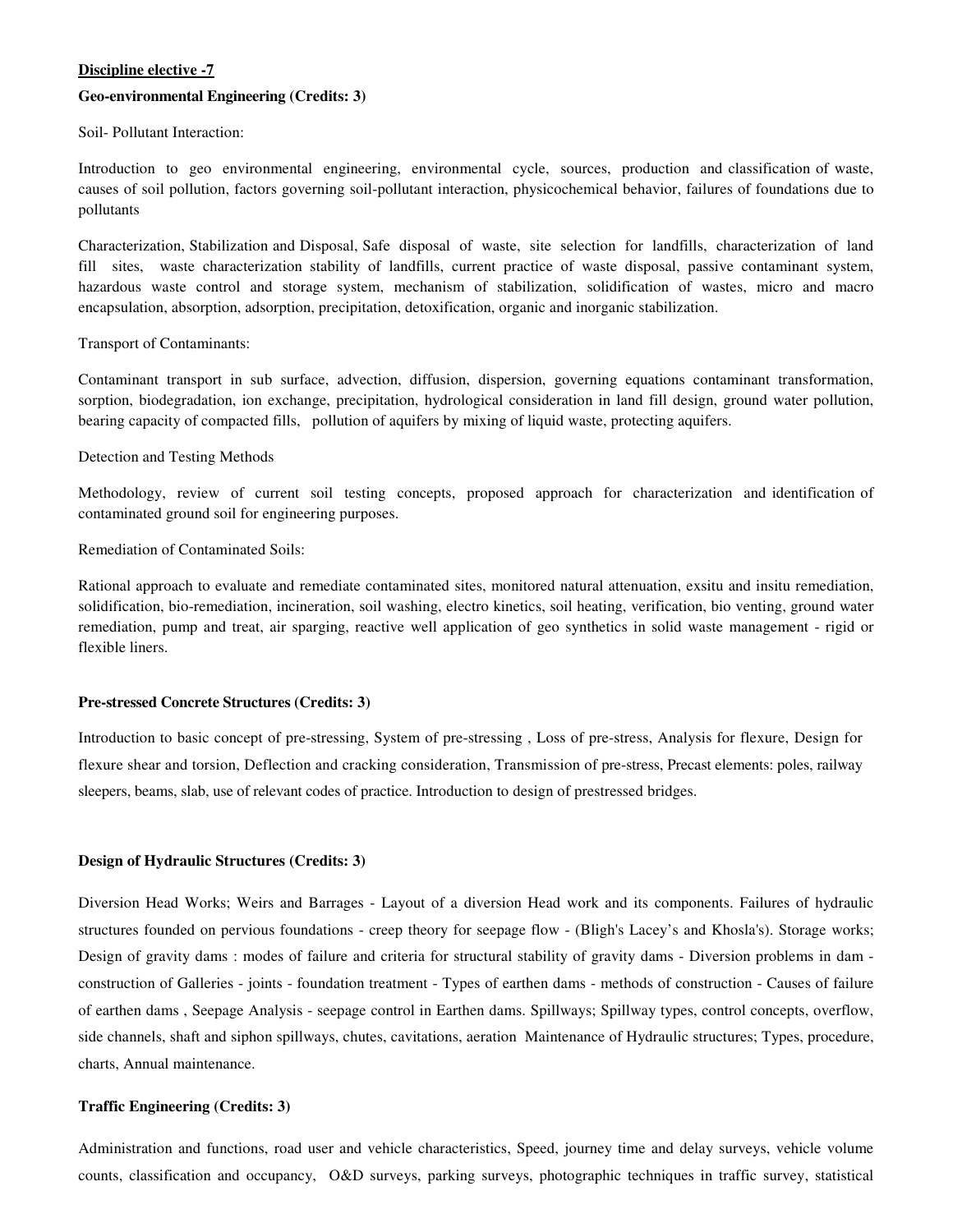methods for traffic engineering, speed studies, traffic forecasting ,geometric design ,traffic signs ,road markings, traffic signals, street furniture, regulation of traffic, road accidents ,street lighting ,traffic management , highway capacity, basic diagram of traffic flow.

# **Open elective -1**

#### **Introduction to Sustainability (Credits 3)**

Introduction - Fundamentals of Sustainable approach- Sustainability and resources, present practices at national and international level. Ecosystems and Extinctions, weather versus climate, climate change in the past and modern climate change. Energy Overview, various energy sources, renewable energy sources, energy conservation. Water conservation, sources of contamination, challenges in water management. Municipal waste, Plastic waste, Industrial waste, Recycling, Reuse and Management. Environmental Policy, Introduction to EIA, Environmental Policy Assessment and life cycle assessment, case studies. Sustainability Metrics and Future Aspects, Socio-economic feasibility of sustainabile products.

#### **Major project part -1**

Project is a course requirement wherein under the guidance of a faculty member, a final year student is required to do an innovative work with application of knowledge earned while undergoing various courses and laboratories in the course of study. The student is expected to do literature survey and carry out development and/or experimentation. Through project work the student has to exhibit both analytical and practical skills. The project is done in two semesters, i.e. 7th and 8th , on a continuous problem

# **Summer training**

#### **Year/Sem: IVth Year/VIII Sem**

#### **Discipline elective -8**

#### **Dams and Reservoir Design (Credits: 3)**

Planning of project, Purpose of development, Project study, Ecological and environmental considerations, Flood studies, Economic considerations. Selection of type of dam, Classification of types, Physical factor governing selection of type, legal, economic, aesthetic considerations. Foundation and construction materials: Investigation, Source of information, Surface exploration, sampling, Field and laboratory tests. Earthfill dam: Design principles, Foundation design, Embankments, Embankment details. Rockfill dam: Origin and usage, Definition and types, Foundation design, Embankment design, Membrane design Concrete gravity dam: Introduction, Origin and development, Forces acting on dam, Requirements for stability, Dams on pervious foundations.

#### **Advanced Concrete Technology (Credits: 3)**

Basic concrete Technology: Ingredients of concrete; cement, aggregate, mineral and chemical admixture, water, properties of concrete, workability, strength, durability, essentials of concrete mix design, codal requirement. Approach to design for durability: Deleterious agencies, mechanism of attack, transport phenomena, ingress of liquids and gases in concrete, suction, permeability and diffusion, chloride diffusion coefficient, role of cover and mix proportion, latest provisions in modern code of practice. High Performance concrete: Definition, logical development, self compacting concrete, mix design, field practices, sustainable construction, role of mineral and chemical admixtures, examples as application in India.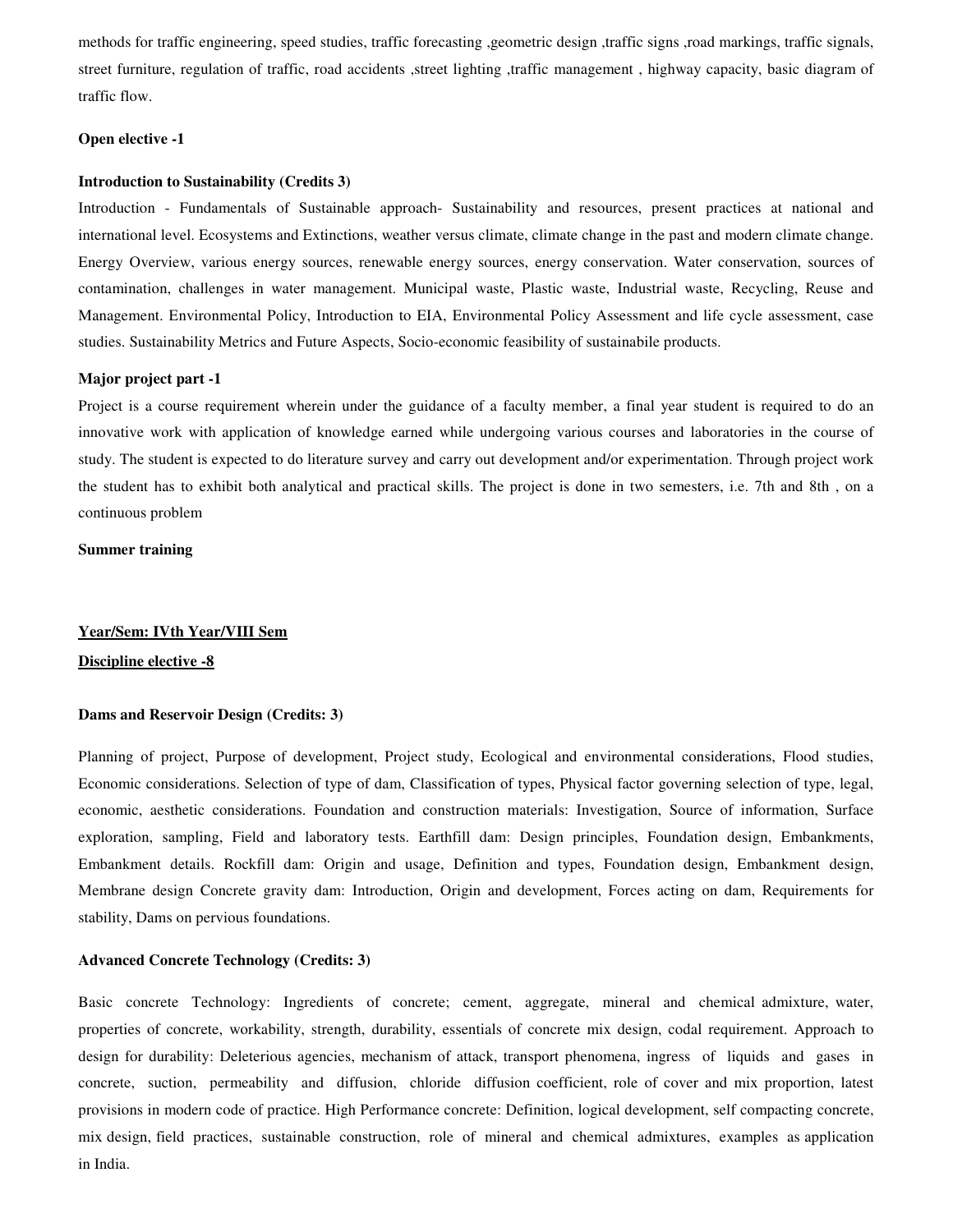Special Concrete: Light weight concrete, heavy weight concrete, Fiber Reinforced Concrete, Ferrocement, vaccum treated concrete, controlled permeability formwork. Quality control: Role of workmanship, batching, mixing, transportation, placing, compaction, curing, extreme whether concreting, role of RMC, statiscal concept and acceptable criteria. Assessment of concrete and structures: Testing of concrete, accerated strength test, core testing, nondestructive testing, load test on structures, distress investigations. Repair Techniques: Approach; planning for repair, material and procedure. Formwork Scheme, Introduction to formwork design with relevant codes of practice.

#### **Underground Technology (Credits: 3)**

Introduction to various underground structures, Underground construction methodology & equipments, Excavations, soil support methods, diaphragm walls, Management of groundwater, dewatering methods, Coffer dams, Caisson & wells, Methods of Basement construction, Grouting, In- situ Densification: Preloading, Compaction Grouting, Dynamic Compaction, Blast densification, Vibro- Compaction and Vibro-Replacement, Compaction piles, Reinforcement of embankments and foundations, Tunnels: Introduction, Tunnel stabilization and lining, Cut and Cover Tunnels, Bored Tunnels, Immersed Tube Tunnels, Water Conveyance Tunnels, Micro-tunnels; Underground Conduits: Ditch Conduits, Positive Projecting Conduits, Negative Projecting Conduits, Imperfect Ditch Conduits, Tunneled Conduits

#### **Advanced Pavement Design (Credits: 3)**

Advanced highway materials; Sub grade soils , special problems in soil stabilization works, stone aggregates, Bituminous materials, Bituminous paving Mixes, Modified binders, Cement concrete Mixes, Design of bituminous mixes by marshal method, modified Hubbard –field method, Hveem method etc, Flexible pavements: Layered system concept, California Resistance value or Stabilometer method Triaxial test method, McLeod method, Burmister method, IRC: 37 method. Rigid pavements: design parameters, modulus of sub grade reaction, stresses calculation, design of slab, spacing of joints, dowel bars, tie bars, reinforcement, IRC:58 method. Overlays: Pavement strengthening problems, types of overlays, advantages

of Cement concrete overlays over bituminous overlays, white topping, overlay design, IRC:81 method. Joint filling &sealing, pre stressed concrete pavements, Influence charts.

#### **Discipline Electives -9**

#### **Highway Construction, Maintenance & Management (Credits: 3)**

Highway construction: History of road construction, equipments for the road construction, stages of construction, limitations in pavement construction due to weather. Earthwork: Clearing and grubbing, excavation, embankment construction, replacement of soils, soil stabilization. Non bituminous pavement constructions: grannular subbase, water bound macadam, Bituminous pavement construction: Sub grade, granular sub base, base course, binder course, wearing coat, interlayer coats. Cement concrete pavement: Dry lean concrete, laying of concrete pavement, concrete surfacing, joints for cement concrete pavement, Highway maintenance: General, distress in pavements, cracking, patching, rutting, pot holes, stripping and swelling, evaluation of pavement, structural evaluation, pavement maintenance. Introduction to transport economics:

Recycling of pavements: Introduction, selection of road for recycling, methods and equipments for recycling. Hill Roads: Alignment, geometrics, design and construction for hill roads, drainage design, maintenance. Quality control of road works : control of alignment, quality control tests during construction,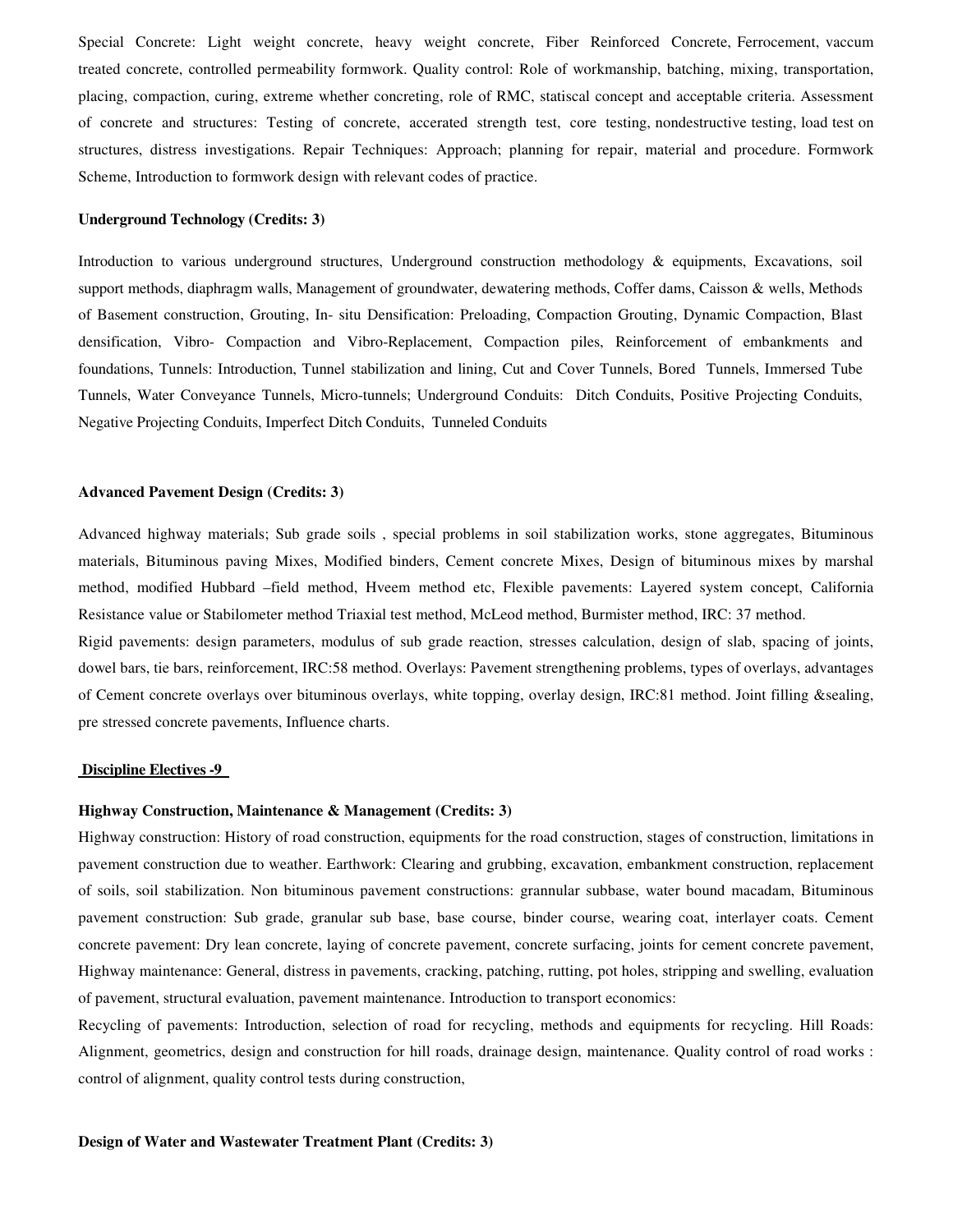Water treatment: unit processes and flow sheets. Sedimentation: Design of primary and secondary sedimentation tank, Settling and removal efficiency for discrete and flocculent settling. Coagulation: coagulants and their reactions, determination of optimum does of coagulant, design of rapid mix chamber. Flocculation, definition, hydraulic and mechanical flocculators and their design, criteria for good flocculation. Filtration: design of slow sand and rapid sand introduction to dual media filters. Disinfection: various disinfectants, Water softening by lime soda process and ion exchange; calculation of does of chemicals. Design of a complete water treatment plant. Wastewater Treatment: Secondary Treatment: Activated Sludge Process-flow sheet, aeration tanks, design of activated sludge units & modifications, trickling filters, theory and design using NRC equation. Anaerobic digestion of sludge, design of anaerobic digesters Tertiary Treatment: Introduction to microstraining, ion exchange, reverse osmosis, electrodialysis, ammonia stripping, nitrification and denitrification, biological phosphorus removal advanced biological systems, chemical oxidation. Design of complete wastewater treatment plant.

#### **Earthquake Resistant Structures (Credits: 3)**

Nature of Earthquakes: Plate Tectonics Theory, Faults and fault movements, Magnitude of earthquakes, Intensity scaling of earthquakes: subjective intensity and instrumental intensity, Characteristics of earthquake ground motions. Response Of Simple Structures To Earthquake Ground Motions: Seismic response of linear elastic single degree of freedom (SDOF) systems, Seismic response of inelastic SDOF systems Response spectra. Response of Multi Degree Of Freedom Systems (Mdof) To Earthquake Ground Motions: Free vibration analysis, Equivalent Lateral Load Procedure, Mode Superposition Procedure. Seismic Design Principles: Earthquake design philosophy, Design spectrum, Earthquake resistance of building systems, Response modification factors. Seismic Code Procedures:Classification of building systems, Selection of analysis procedure, Capacity design principles for reinforced concrete buildings, Case study: analysis and design of a multistory R/C frame.

#### **Advanced Foundation Engineering (Credits: 3)**

Bearing capacity from field tests data, bearing capacity for footings on layered soils, on slopes; bearing capacity of foundations with uplift or tension force; proportioning of footings;

Stresses and displacements in layered and anisotropic soils; Foundations on difficult soils - residuals soils, sanitary landfills and geoenvironmental considerations; Special footings and beams on elastic foundation, Design of raft foundation by flexible methods; Design of Piles for resisting uplifts, and laterally loaded piles; Settlement of pile groups; Design of foundations for vibration control, analysis and design of machine foundations; Computational methods in Geomechanics, Introduction to forensic geotechnical engineering.

#### **Open Elective -2**

# **Remote Sensing & GIS Applications (Credits: 3)**

System, data acquisition and processing; Applications; Multi concept in remote sensing. Physical basis of remote sensing - Electro-magnetic radiation (EMR) - nature, nomenclature and radiation laws; Interaction in atmosphere - nature, its effects in various wavelength regions.

Atmospheric windows; Interaction at ground surface - soils and rocks, vegetation, water, etc.; Geometric basis of interaction. Platform and sensors - Terrestrial, aerial and space platforms; Orbital characteristics of space platforms, sun & geosynchronous; Sensor systems radiometers, optomechanical and push broom sensor; Resolution - spectral, spatial, radiometric and temporal; Data products from various air and space borne sensors - aerial photographs, LiDAR, Landsat, SPOT, IRS, ERS, IKONOS, etc. Image interpretation- Elements of interpretation; Manual and digital interpretation; Field verification.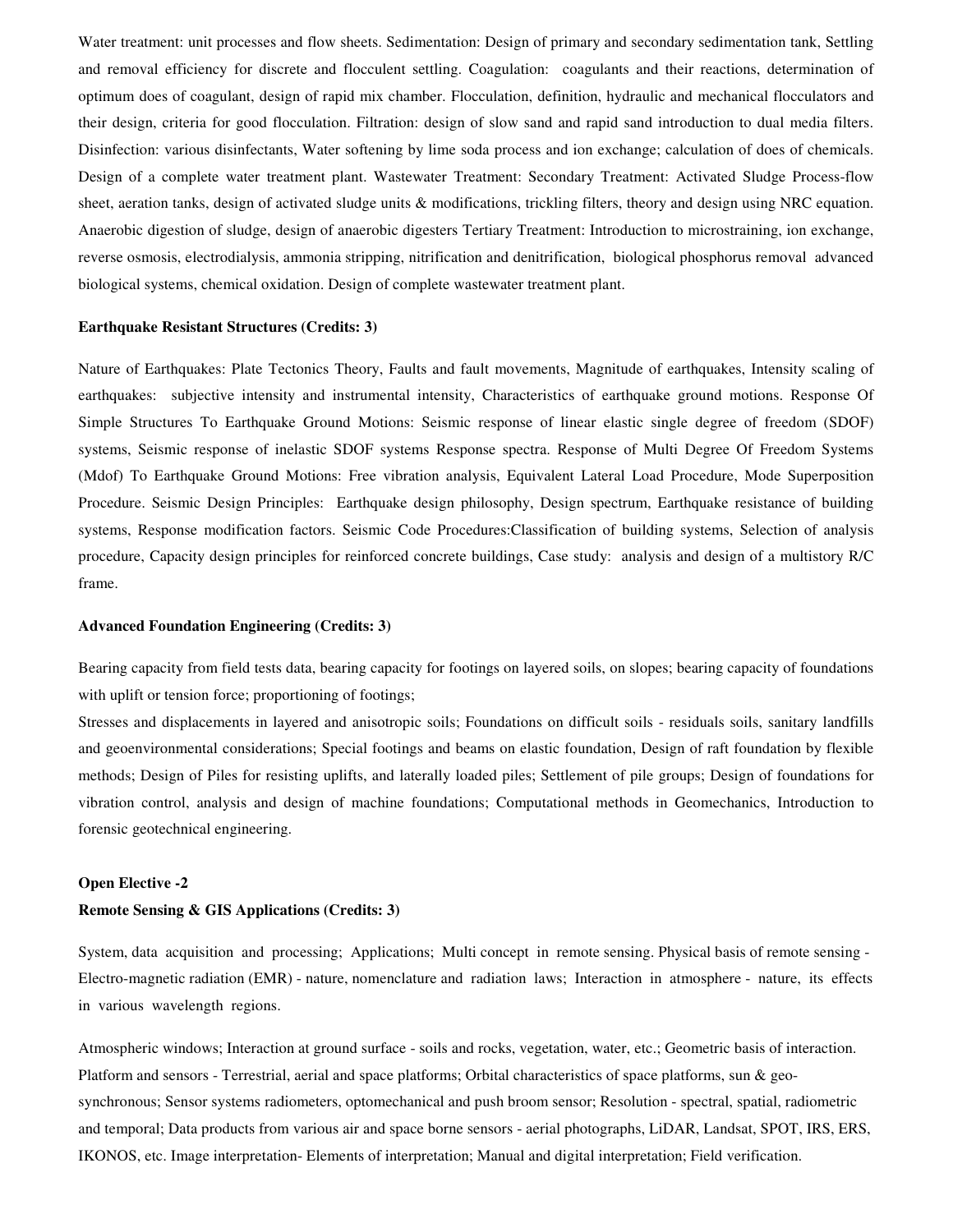Geographical Information Systems: Components of GIS- data acquisition, spatial and attribute data, pre-processing, storage and management; Data structures-raster and vector data; GIS analysis functions; Errors and corrections; Data presentation and generation of thematic maps; GIS applications.

#### **Wind Engineering (Credits: 3)**

Atmospheric boundary layer- nature of wind- normal and extreme wind-deterministic and probabilistic description- mean return period-mean velocity profile-power law and logarithmic law—average time-turbulence-terrain types-correlation – spectrum of wind-topography. Flow around bluff bodies-Governing equations-Important aerodynamic parameters-pressure and force coefficients-mean and fluctuating pressures- -drag and lift- flow over prisms and circular cylinders- role of Reynolds number and turbulence intensity-effects of aspect ratio.

Basic wind speed-Modification factors-k1, k2, k3 and k4-design wind speed-design wind pressures- external and internal pressures-pressure coefficients-Force coefficients-static and dynamic wind loads and effects. Types of wind tunnels- principle of wind tunnel testing-similarity laws-simulation techniques - important flow and response parameters-case studies

Static and dynamic loads- wind sensitive structures-single degree and multiple degrees of freedom Dynamic properties of a structure-Mechanical admittance function- Response of structures to dynamic wind loading. Structural design philosophyvarious loads-gravity and lateral loads-Design considerations-low-rise and high-rise buildings –Wind-sensitive structures - Case studies

# **Introduction to Disaster Management (Credit 3)**

Overview of Disaster Management: Introduction, Disaster Management Cycle, Education and Public Awareness, The Role of Media in Disaster Management, Disaster Associated Health Issues Physical and Socio-economic Impacts of Disasters, Vulnerable Groups in Disasters

The Role of Technology in Disaster Management, Geographic Information Systems (GIS) and Global Positioning System (GPS) in Disaster Management , Remote Sensing and Disaster Management , Early warning systems.

Natural Hazards: causes, distribution pattern, consequences and mitigation measures for : Earthquake, Tsunami , Cyclone, Flood, Drought, Landslide.

# **Major Project Part-2**

Project is a course requirement wherein under the guidance of a faculty member, a final year student is required to do an innovative work with application of knowledge earned while undergoing various courses and laboratories in the course of study. The student is expected to do literature survey and carry out development and/or experimentation. Through project work the student has to exhibit both analytical and practical skills. The project is done in two semesters, i.e. 7th and 8th , on a continuous problem.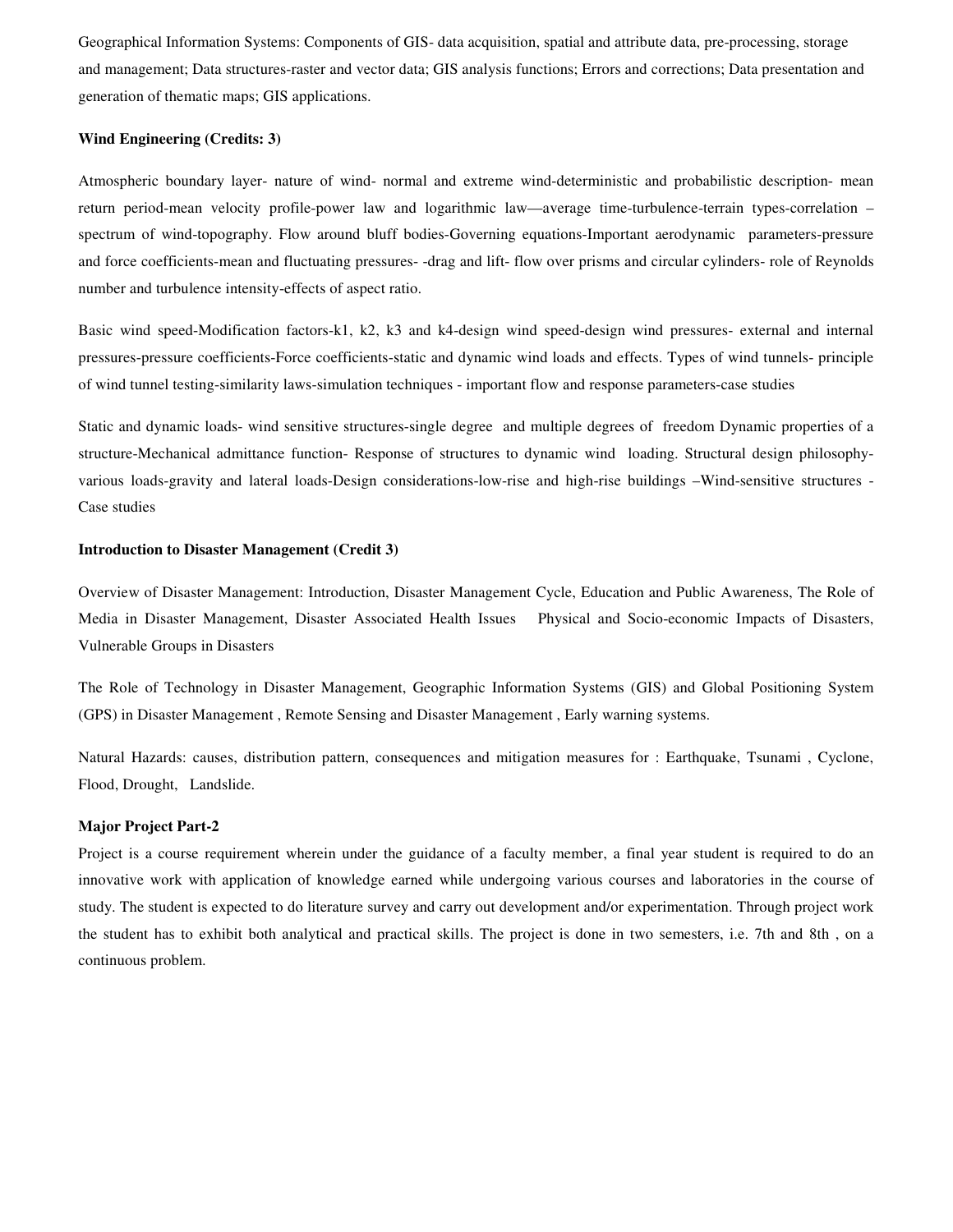#### **Specialization (Construction Management)**

#### **Sustainable Construction (Credits: 3)**

Principles of Sustainability: Introduction, Major environmental challenges, Global warming, introduction to green buildings and LEED, fossil fuels, Carbon footprints, renewable energy, Indian scenario on sustainable construction, world-wide scenario, green building assessment tools.

Energy and Water conservation: Energy and water conservation in building sites, roads, bridges

Building Science fundamentals: HVAC systems, indoor environment quality (IEQ), net zero energy buildings,

Sustainable materials: Construction and demolition waste, Green concrete, use of industrial and agricultural wastes in construction, bio-composites.

Sustainability techniques: Economics of sustainable construction, basics of Life Cycle assessment, basics of sensors and monitoring systems for sustainable construction, Environmental ethics

# **Construction Planning and Control (Credits: 3)**

Conversion of a Scope of Work into scheduling activities; developing a building plan including preconstruction, construction, and procurement activities; preparing, analyzing, and updating Bar Charts and Critical Path Method Networks; prepare and presenting schedule information; assigning and analyzing resource requirements of a project; performing time/cost trade-off analyses; justifying claims for additional time; processing schedule information in a computerized scheduling package; controlling cost by applying the Earned Value Analysis and other progress metrics

#### **Construction Safety and health (Credits: 3)**

Concept of safety, factors affecting safety: psychological and technological, planning for safety provisions, techniques for construction safety management, safety considerations during construction, demolition and use of equipment; management of accidents/injuries, site management with regard to safety recommendations, training for safety awareness, implementation of health & safety plans, construction hazards & solutions, formulation of safety manuals, safety legislation, standards/codes with regard to construction safety, case studies, construction safety management – fundamentals, measuring performance & recording information, health hazard in construction, personal protective and lifesaving equipment, the safety policy; assessing the risks, control strategies for construction work; fire safety, the health and safety plan, training; meetings, understanding people, access to information, environment, health and safety issues - construction and the environment, construction health and safety law

#### **Advances in Construction Materials (Credits: 3)**

Introduction to building materials like bricks, cement concrete, lime, soil, provisions in latest code of practices, high performance concrete, sustainable materials, mineral and chemical admixtures, industrial waste materials, high strength concrete, corrosive resistant materials, types of fibers, damp proofing materials, light weight concretes, porous concretes, ultra high strength concrete, reactive powder concrete, Geopolymer concrete, construction chemicals, self compacting concrete, bituminous materials, road tar, cut backs, emulsions, decorative materials, Plastics, aluminum materials. Types of steels, Wiring materials, plumbing materials, fire resisting materials, sound proofing materials, light weight aggregates, sand , sponge concrete, Composite Materials, Classification of Composite Materials, Classification of Polymers, Ceramic matrices, hardware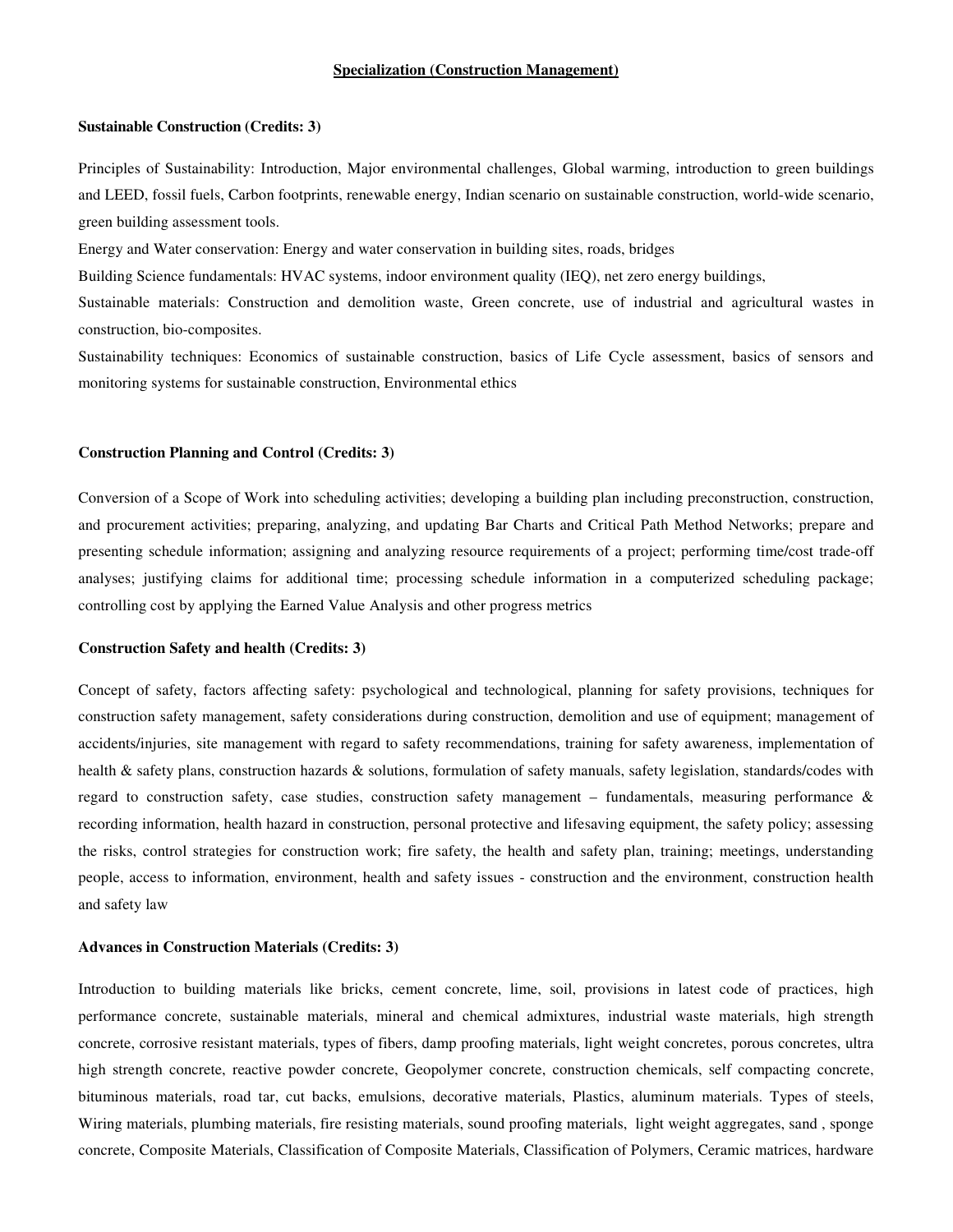materials, Role of fibres in composites, characterization of composites, composite materials, testing methods, Codal provisions. Field practices.

#### **Value Engineering (Credits: 3)**

Introduction, concept of cost & value, objectives, fundamentals and principles, methodology, techniques and applications of value engineering, project scope and budget, cost control, cost models, function analysis, life cycle costing, integrating value engineering in planning, design and construction, case studies.

#### **Construction Financial Management (Credits: 3)**

Introduction, modern financing theory, real estate development & finance, construction accounting systems, analysis of financial statements, managing costs, determining labor burden, managing general overhead costs, setting profit margins for bidding, profit center analysis, cash flows for construction projects & construction companies, time value of money, risks & uncertainties and management decision in capital budgeting, taxation and inflation, financing a company's financial needs, tools for making financial decisions, interest factors, amortization schedule, computerized accounting systems, international financial management, practical problems & case studies.

# **Project Oriented Practice (Credits: 2)**

#### **Specialization (Structural Engineering)**

#### **Recent Advances in Construction Materials (Credits: 3)**

Foams and lightweight materials, fibre reinforced concrete. Types of fibres, workability, mechanical and physical properties of fibre reinforced concrete, Industrial waste materials in concrete, their influence on physical and mechanical properties and durability of concrete, Concrete at high temperature, High strength concrete, changes in concrete with time, corrosion of concrete in various environments, corrosion of reinforcing steel, electro chemical process, measures of protection, Ferrocement, materials and properties polymers Civil Engineering Polymers, fibres and composites, fibre reinforced plastic in sandwich panicles, modelling. Architectural use and aesthetics of composites. Adhesives and sealants. Structural elastomeric bearings and resilient seating. Moisture barriers, polymer foams and polymers in building physics, Polymer concrete composites.

#### **Theory of structures (Credits: 3)**

Strain Energy:. Theories of Elastic Failure. Gradually and suddenly applied Loads. Impact and Falling Loads. Deflection of Structures: Strain Energy Method for Deflection of Beams and Determinate Trusses, Castigliano's First Theorem and its Application to find Deflections

Columns and Struts: Long and Short Columns, Axial and Eccentric Loads. Euler's Theory and Rankine's Formula for Axially Loaded Columns. Eccentrically Loaded Columns, ISI-Formula for Columns, Introduction to Beam-Column behaviour and Column with Lateral Loads.

Unsymmetrical Bending: Principal Moment of Inertia, Unsymmetrical Bending of Standard Structural Section, Change in Orientation of Neutral axis-plane, Shear Centre. Shells and pressure vessels: thin walled cylindrical and spherical pressure vessels under internal and external redial pressure. Wire wound thin tubes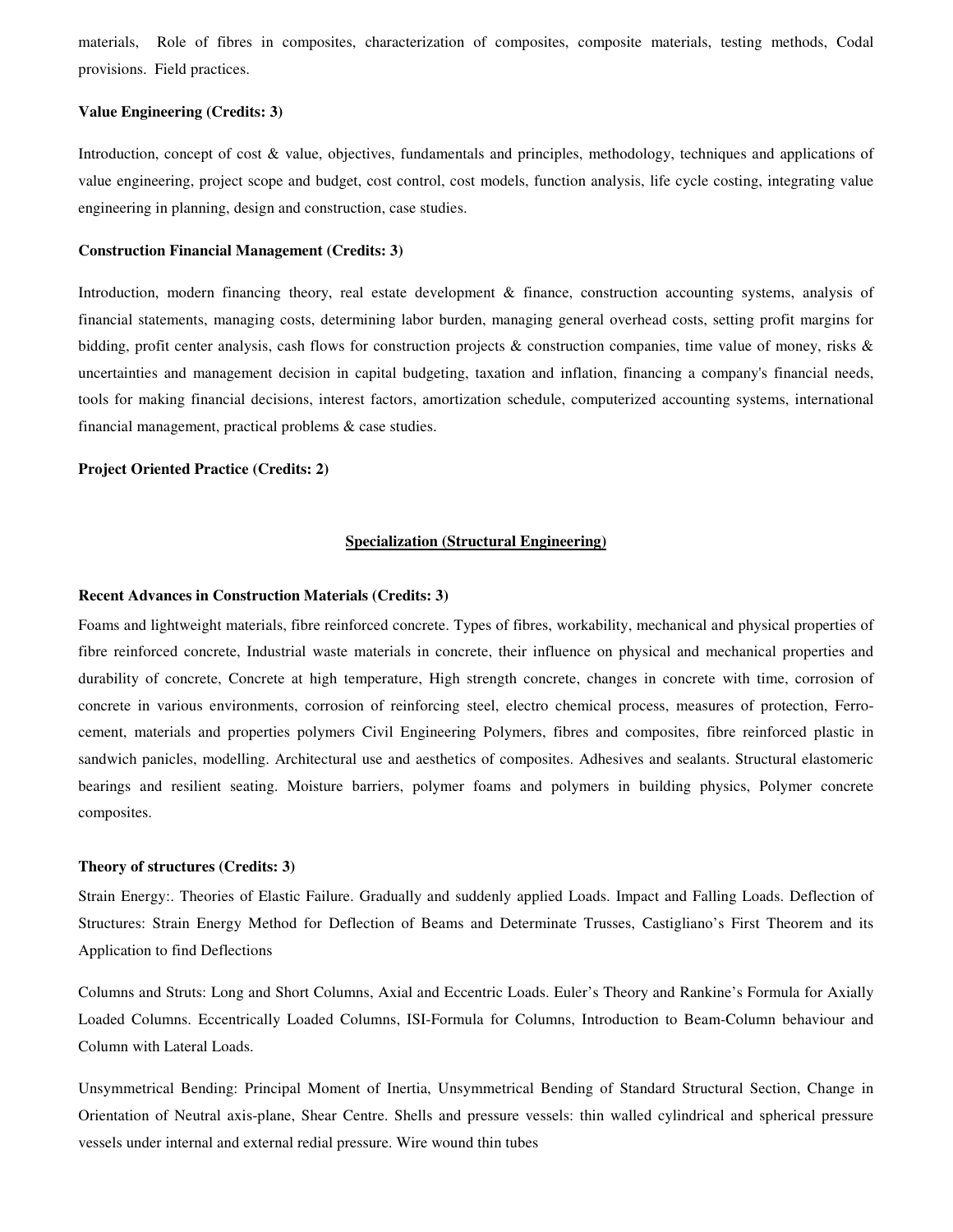Curved Flexural Members: Circumferential Stresses in Curved Beam, Correction Factors for Straight Beams Formula, Radial Stresses in Curved Beams, Application to Closed Rings and Chain Links. Bending of Curved Bar out of its Plane of Initial Curvature Application to Beams Curved in Plain. Springs : closed coiled and open coiled helical springs. Stress in the spring materials. stiffness of springs, spring subjected to axial loads and couples. Grouping of springs.

Basics of Mechanical Vibration : Signal degree of freedom system : Free & Forced vibration, Linear viscous damper, Coulomb Damper, response Harmonic Excitation Rotation Unbalance & support Excitation, Vibration isolation and Transmissibility. Single Degree of freedom system as vibrometer accelerometer

#### **Special Reinforced Concrete Structures (Credits: 3)**

Introduction: Review of Limit State Design of Beams, Slabs & Columns according to IS 456-2000. Design of special rc elements: Design of Slender Columns, Grid Floors, Curved Beams, Deep Beams, Plain & Reinforced Concrete Walls, Retaining Wall. Slabs: Design of Circular & Flat Slabs. Yield Line Analysis of Slabs. Bunker and silos, water tanks: Rectangular Water Tanks, Circular Water Tanks, Overhead and Underground Water Tanks.

#### **Finite Element Methods (Credits: 3)**

Introduction, Matrix-Displacement Formulation, Element Shapes, Nodes, Nodal Unknowns and Coordinate Systems, Shape Functions, Strain-Displacement Matrix, Assembly Stiffness Equation - Direct Approach, Galerkin's Method, Virtual Work Method, Variational Method, Applications of FEM in Civil Engineering 1-D Static Problems: Rod, String, Beam, Shaft One-dimensional Formulations; Boundary Conditions; Solution Algorithms; Descretization; Stress Deformation Analysis 2-D Static Problems: Plane Stress, Plane Strain, Axisymmetric Problems, Stability of Columns and Thin Plates Two-dimensional Formulations; Boundary Conditions; Solution Algorithms; Descretization.

#### **Earthquake Engineering (Credits: 3)**

Nature of Earthquakes: Plate Tectonics Theory, Faults and fault movements, Magnitude of earthquakes, Intensity scaling of earthquakes: subjective intensity and instrumental intensity, Characteristics of earthquake ground motions. Response Of Simple Structures To Earthquake Ground Motions: Seismic response of linear elastic single degree of freedom (SDOF) systems, Seismic response of inelastic SDOF systems Response spectra. Response of Multi Degree Of Freedom Systems (Mdof) To Earthquake Ground Motions: Free vibration analysis, Equivalent Lateral Load Procedure, Mode Superposition Procedure. Seismic Design Principles: Earthquake design philosophy, Design spectrum, Earthquake resistance of building systems, Response modification factors. Seismic Code Procedures:Classification of building systems, Selection of analysis procedure, Capacity design principles for reinforced concrete buildings, Case study: analysis and design of a multistory R/C frame.

# **Design of Industrial Structures (Credits: 3)**

Moment connections: Simple, Semi-rigid and Rigid Connections; Connection Configurations; Angle Cleat Connections; End-plate Connections; Semi-rigid Connections; Moment-rotation Characteristics

Industrial buildings: Structural Configurations; Functional and Serviceability Requirements; Industrial Floors; Roof Systems; Plastic Analysis and Design of Portal Frames; Crane Gantry Girders; Design for Wind Actions; Design for Earthquake Actions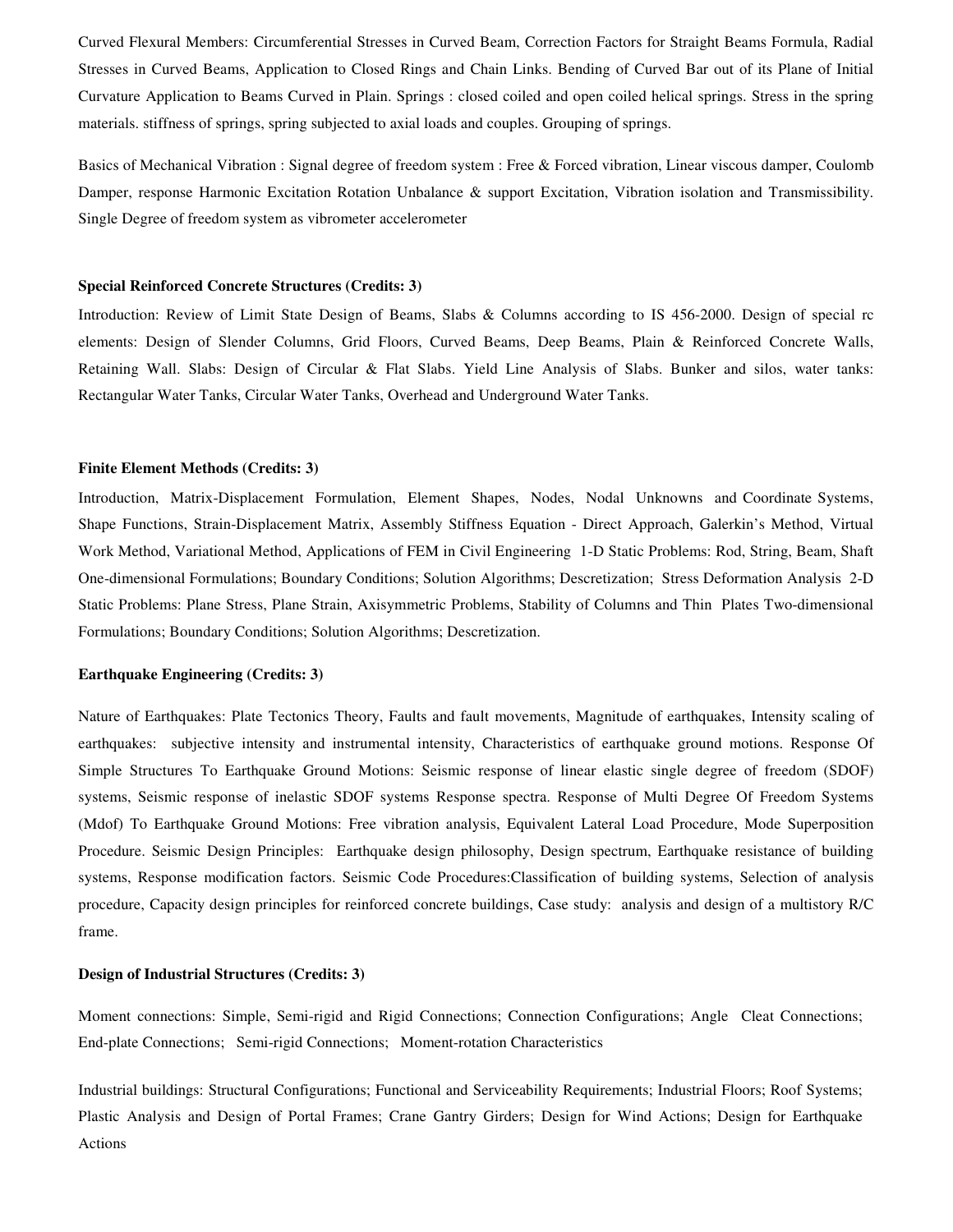Multi-storied buildings: Structural Configurations; Steel-Concrete Composite Floor Systems; Loading; Analysis for Gravity Loads; Lateral Load Resisting Systems; Analysis for Lateral Loads; Dual Systems; Advanced Structural Forms, Towers & tanks.

# **Project Oriented Practice (Credits: 2)**

# **Minor Specialization (Quantity Surveying)**

# **Building Planning and Drawing (3 Credits)**

Drawing Standards- Guidelines for Building Drawing, General convention, for showing different materials in section, Thumb rules for effective planning, Building Bye-Laws, Specifications of Buildings.

Stairs and Double Storeyed Buildings – Terminology, Guidelines for staircases planning, Different types of Stairs, Specifications.

Doors and Windows – Guidelines for selecting Doors and Windows, Terminology.

Inclined roof buildings – Terminology, Specifications for Truss Drawings, Problems on Trusses, Problems onn inclined roof buildings.

#### **Estimation of Buildings and Roads (3 Credits)**

Procedure of Estimating, Methods of Building Estimate, Estimates of Buildings, Estimate of different types of roofs, Estimates RCC work and structures, Estimates of Sanitary and Water supply works, Road Estimating

#### **Quantity Surveying of Bridges and Hydraulic Structures (3 Credits)**

Estimating of Culvert, Bridges and Wells, Irrigation works. Analysis of Rates, Types of Estimate – Sanction, Project.

#### **Construction Contracts and Laws (3 Credits)**

Basics of the legal system including contracts, torts, land zoning and property ownership, bonds and insurance, bidding, subcontracting, contractor liability, mechanics liens, litigation and arbitration, Indian and international construction law, hazardous waste issues and labor laws, disputes and disputes resolutions, case studies, Indian contract act, elements, types, features-suitability-design of contract documents, international contract document, law of torts; tenders: prequalificationbidding-accepting-evaluation of tender, formation and interpretation, potential contractual problems, world bank procedures and guidelines; BOT projects, arbitration, comparison of actions and laws, agreements, conditions of arbitrations, powers and duties of arbitrator, rules of evidence, Dispute Redressal Boards(DRB), Laws: legal requirements, insurance and bonding, laws governing sale, purchase and use of urban and rural land, land revenue codes, tax laws, income tax, sales tax, excise and customs duties, legal requirements for planning, property law, agency law, local government laws for approval, statutory regulations

#### **Construction Financial Management (3 Credits)**

Introduction, modern financing theory, real estate development & finance, construction accounting systems, analysis of financial statements, managing costs, determining labor burden, managing general overhead costs, setting profit margins for bidding, profit center analysis, cash flows for construction projects & construction companies, time value of money, risks &